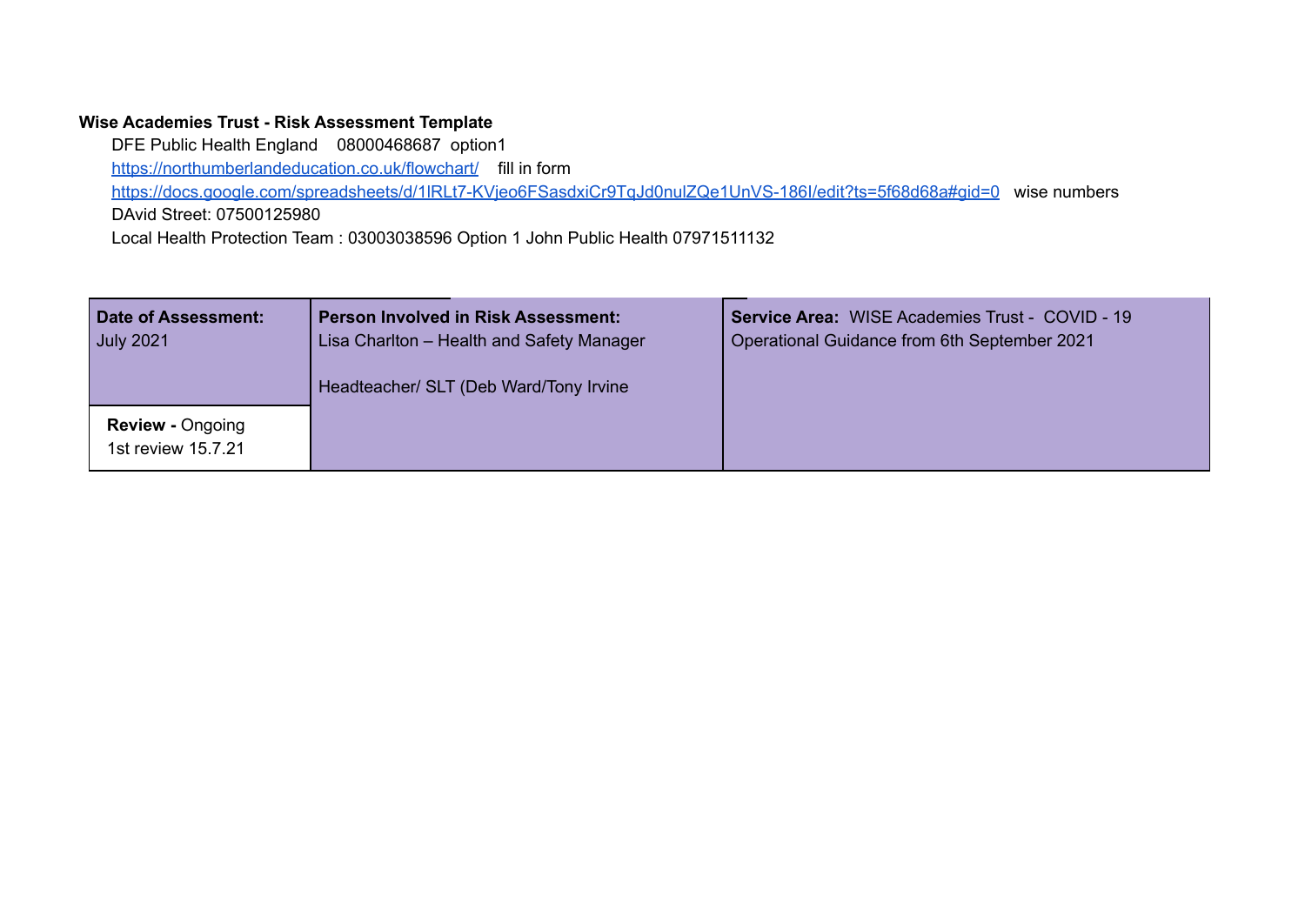|               | This risk assessment has been developed to record the control measures that have been put in place<br>within the individual Academies across the Trust. It describes the control measures that will be in place<br>when the Autumn term begins in September 2021, in line with Step 4 of the Government's Roadmap. |                         |                         |
|---------------|--------------------------------------------------------------------------------------------------------------------------------------------------------------------------------------------------------------------------------------------------------------------------------------------------------------------|-------------------------|-------------------------|
|               | The risk assessment has been produced in line with following Government guidance:<br>• Schools COVID-19 Operational Guidance July 2021<br>• Actions for Yearly Years and Childcare Providers during COVID - 19 pandemic July 2021                                                                                  |                         |                         |
|               | The purpose of this risk assessment is to record and establish that the control measures that have been<br>put in place across the Trust are suitable and sufficient to ensure the safety and wellbeing of staff, pupils<br>and visitors that are attending the school site.                                       |                         |                         |
|               | This risk assessment will be reviewed on an ongoing basis and updated following any guidance received<br>from the Government or Public Health.                                                                                                                                                                     |                         |                         |
| <b>Hazard</b> | People at<br><b>Risk</b>                                                                                                                                                                                                                                                                                           | <b>Significant Risk</b> | <b>Control Measures</b> |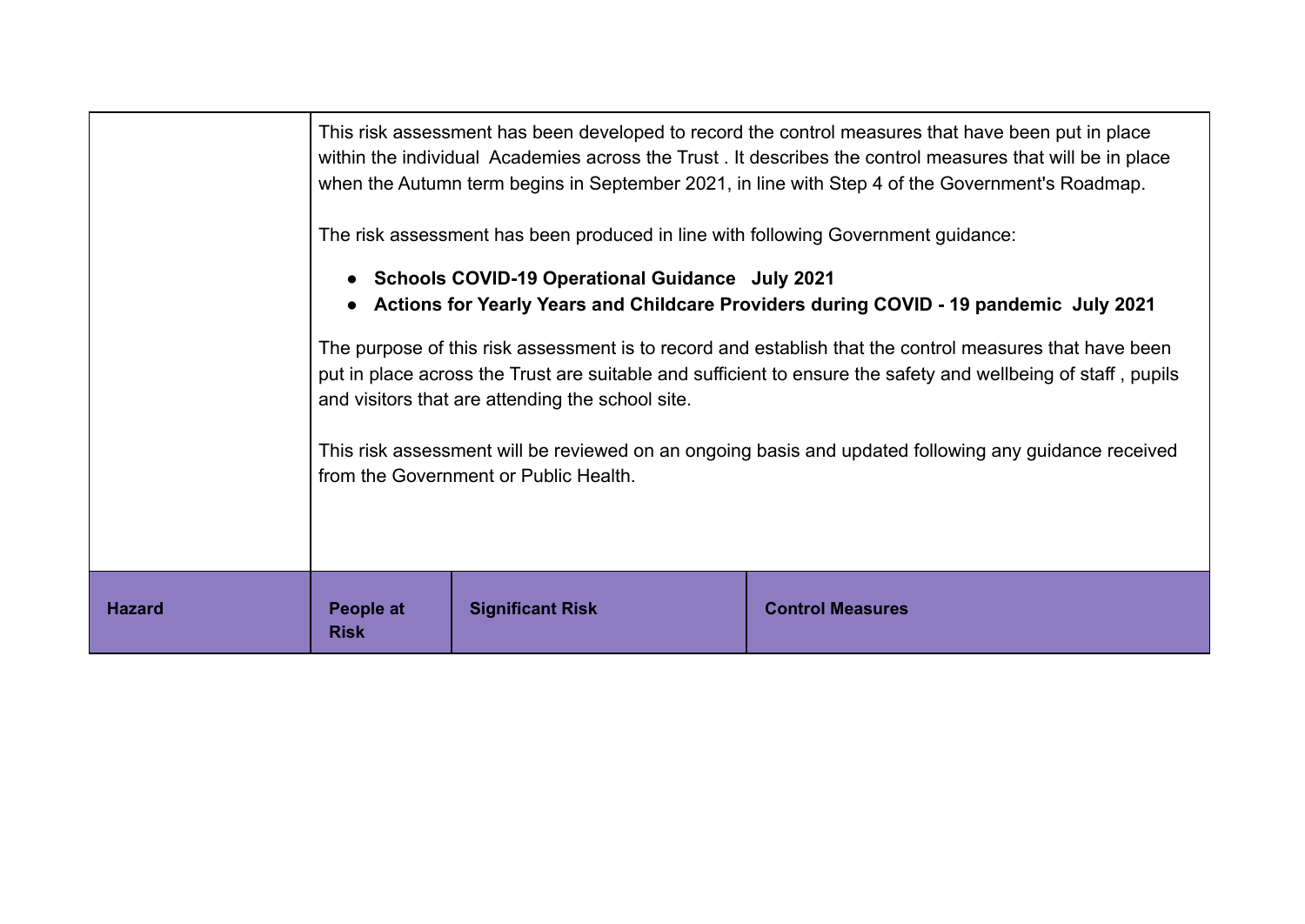| <b>Spread of COVID - 19</b> | Staff/pupils/<br><b>Visitors</b> | Potential for the virus to spread<br>without social distancing measures<br>in place. | Staff, pupils and visitors will be instructed not to attend<br>the Academy if they have COVID symptoms.<br>Anyone who develops COVID symptoms whilst at school<br>will be sent home as soon as possible. See hazard - If a<br>member of staff or a child becomes unwell in the<br>setting.                                                                                                                                                                                                                                                                      |
|-----------------------------|----------------------------------|--------------------------------------------------------------------------------------|-----------------------------------------------------------------------------------------------------------------------------------------------------------------------------------------------------------------------------------------------------------------------------------------------------------------------------------------------------------------------------------------------------------------------------------------------------------------------------------------------------------------------------------------------------------------|
|                             |                                  |                                                                                      | Pupils with symptoms should not attend school given the<br>potential risk to others. If a parent or carer insists on a<br>pupil attending the school we may take the decision to<br>refuse the pupil, if in our reasonable judgement, it is<br>necessary to protect other pupils and staff from possible<br>COVID-19 infection. This decision will not be taken lightly<br>and careful consideration will be given to the<br>circumstances and current public health advice.<br>The following arrangements will remain in place:-                               |
|                             |                                  |                                                                                      | Allocated entrances and exits for year group start<br>and finish times to minimise the number of parents<br>exiting the yard at the same time and place<br>https://docs.google.com/document/d/1AHbJhhank2k0Zoxjvigx<br>WQFkRCJiue-HDd7QBkg-ddM/edit<br>One way system in place to minimise contact<br>$\bullet$<br>between parents<br>Staggered start and finish times as well as<br>$\bullet$<br>staggered break and lunchtimes have been<br>implemented to minimise the number of children<br>using the corridor and communal areas (see linked<br>doc above) |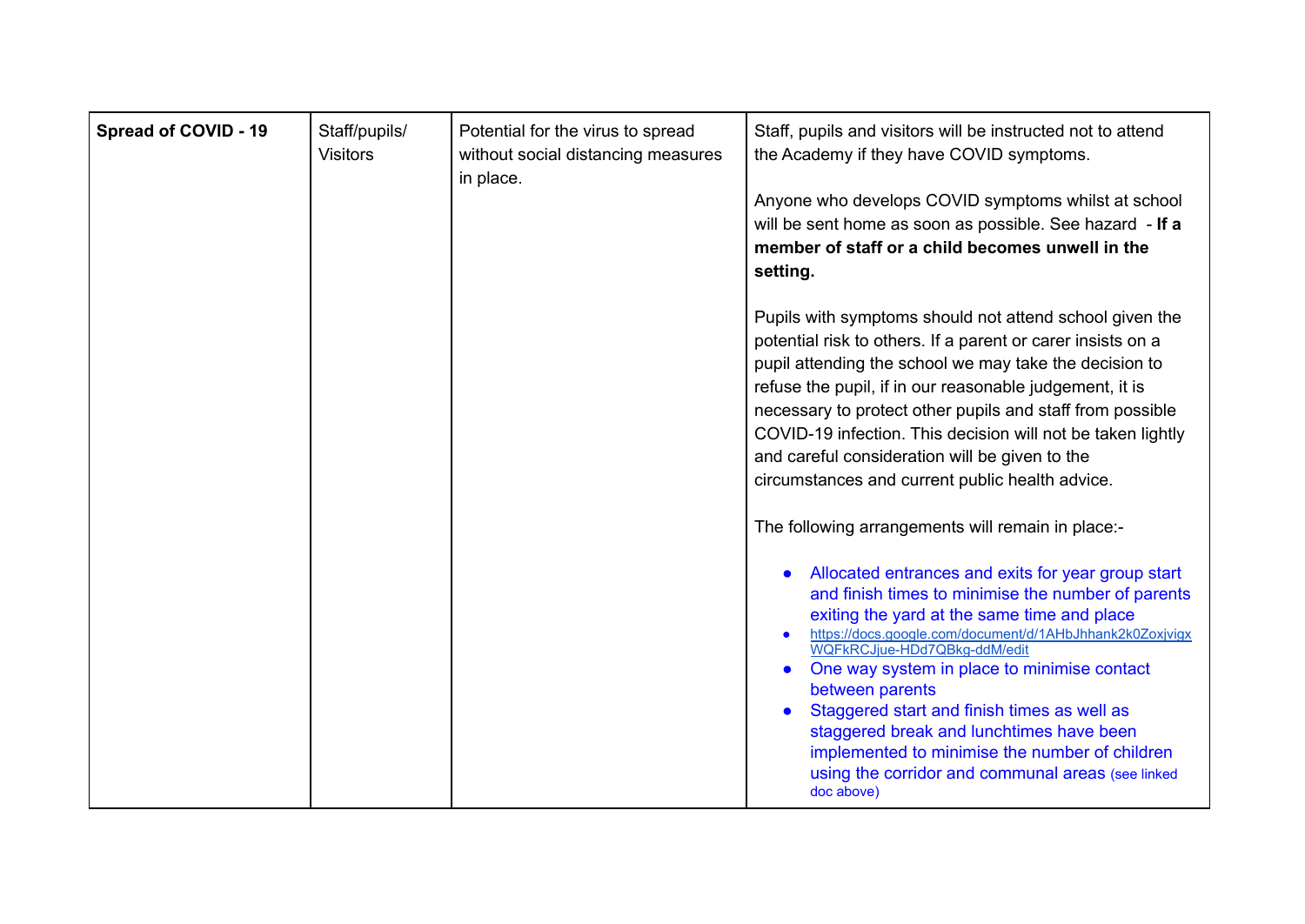| <b>Contact within and</b><br>between bubbles.- there<br>is now no requirement to<br>keep children in<br>consistent "bubbles". | staff/pupils | Potential for the virus to spread<br>without social distancing measures<br>in place. | In line with Step 4 of the roadmap it is no longer<br>necessary to keep children in consistent groups or<br>bubbles to avoid mixing.<br>Assemblies and lunchtime arrangements can resume to                                                                                                                                                                                                                                                                                                                                                                                                                                                                                                   |
|-------------------------------------------------------------------------------------------------------------------------------|--------------|--------------------------------------------------------------------------------------|-----------------------------------------------------------------------------------------------------------------------------------------------------------------------------------------------------------------------------------------------------------------------------------------------------------------------------------------------------------------------------------------------------------------------------------------------------------------------------------------------------------------------------------------------------------------------------------------------------------------------------------------------------------------------------------------------|
|                                                                                                                               |              |                                                                                      | pre-pandemic arrangements.<br>Within the Academy we are going to operate in the<br>following way for at least the first half of the autumn term<br>1) PPA teachers still need to move between bubbles;<br>however we will request that they wear visors and<br>wherever possible distance from children hand washing<br>and hand sanitising<br>2) All possible meetings will be done over hangout<br>including AHT, HOS and any key stage meetings. Only<br>essential meetings will be held face to face<br>3) We will be purchasing extra PPE for any cross bubble<br>staff to wear- in the classrooms these will be visors with the<br>soft cushioning as the children need to see our lips |
|                                                                                                                               |              |                                                                                      | In the future there may be times for a temporary period<br>that Government or Public Health will recommend that<br>social distancing should be reintroduced, for example if<br>we have an outbreak within the school or community.                                                                                                                                                                                                                                                                                                                                                                                                                                                            |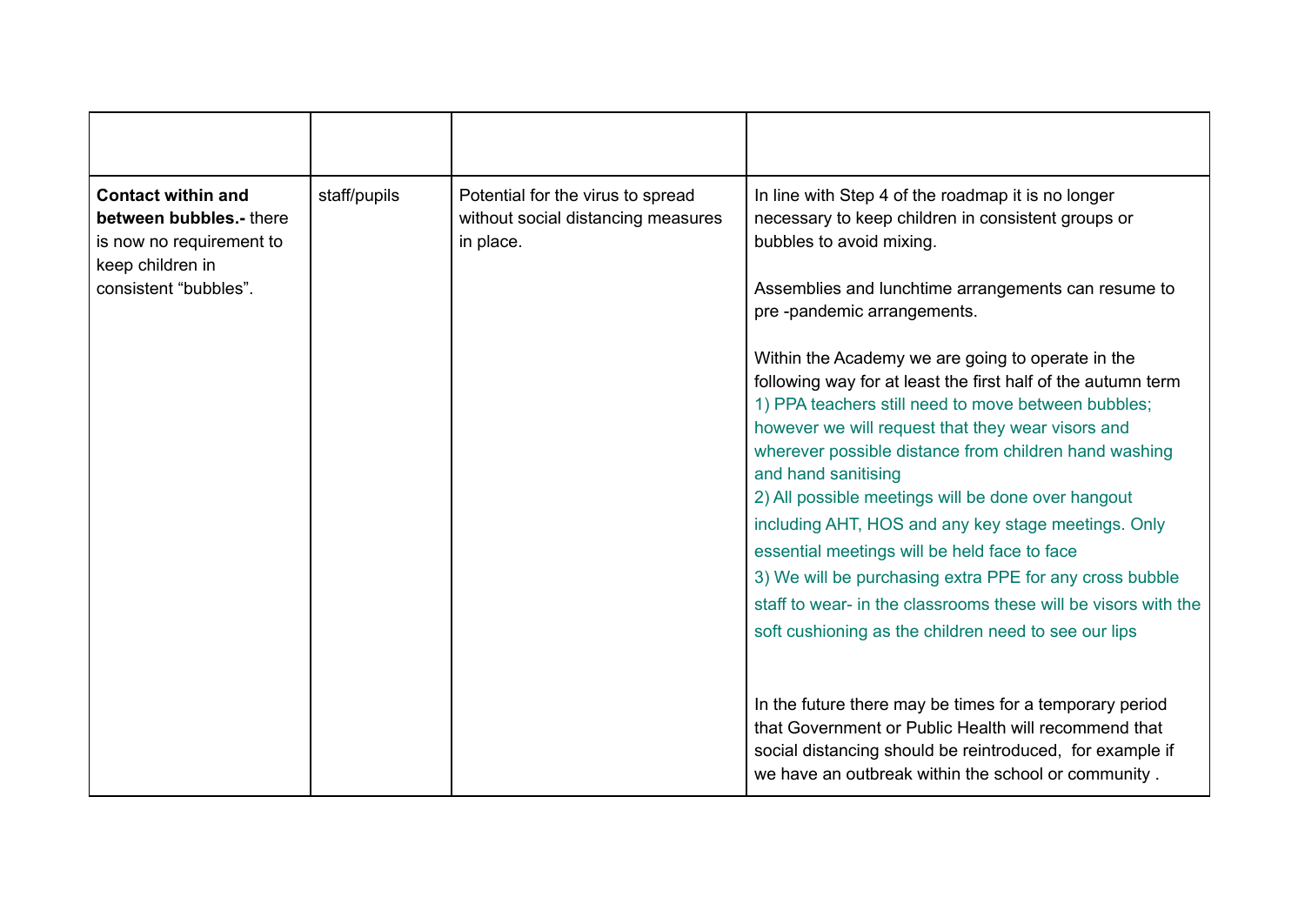|                                                                                                                                                         |                           |                                                                                                              | See Outbreak Management Plan attached as<br>Appendix A.                                                                                                                                                                                                                                                                                                                                                                                                                                                                                                                                                                                                                                                                                                                                                                                                                                                                                                                                                                                                     |
|---------------------------------------------------------------------------------------------------------------------------------------------------------|---------------------------|--------------------------------------------------------------------------------------------------------------|-------------------------------------------------------------------------------------------------------------------------------------------------------------------------------------------------------------------------------------------------------------------------------------------------------------------------------------------------------------------------------------------------------------------------------------------------------------------------------------------------------------------------------------------------------------------------------------------------------------------------------------------------------------------------------------------------------------------------------------------------------------------------------------------------------------------------------------------------------------------------------------------------------------------------------------------------------------------------------------------------------------------------------------------------------------|
| <b>Face coverings</b><br>Face coverings will no<br>longer be advised for<br>pupils, staff and visitors<br>either in classrooms or in<br>communal areas. | pupils/staff/<br>visitors | Not having the option to wear a<br>face covering may lead to<br>individuals feeling anxious and<br>stressed. | It is acknowledged that staff may feel anxious when<br>returning to school in September 2021 when control<br>measures have been reduced.<br>Step 4 of the Government roadmap no longer advises the<br>use of face coverings. However, should staff or visitors<br>wish to continue to wear a face covering within communal<br>areas this is acceptable.<br>Staff have the option of wearing their own face covering<br>or a supply of disposable face masks will be located<br>The school office<br>Staff who are dealing with a pupil or staff member who is<br>displaying COVID symptoms will also be required to wear<br>a face covering . Further details are provided under the<br>hazard - Dealing with a pupil or staff member that<br>becomes unwell and PPE<br>There are situations that the Government will recommend<br>when face coverings should be reintroduced, for example<br>if we have an outbreak within the school or community.<br>Instruction will be given by Public Health. See Outbreak<br>Management Plan attached as Appendix A. |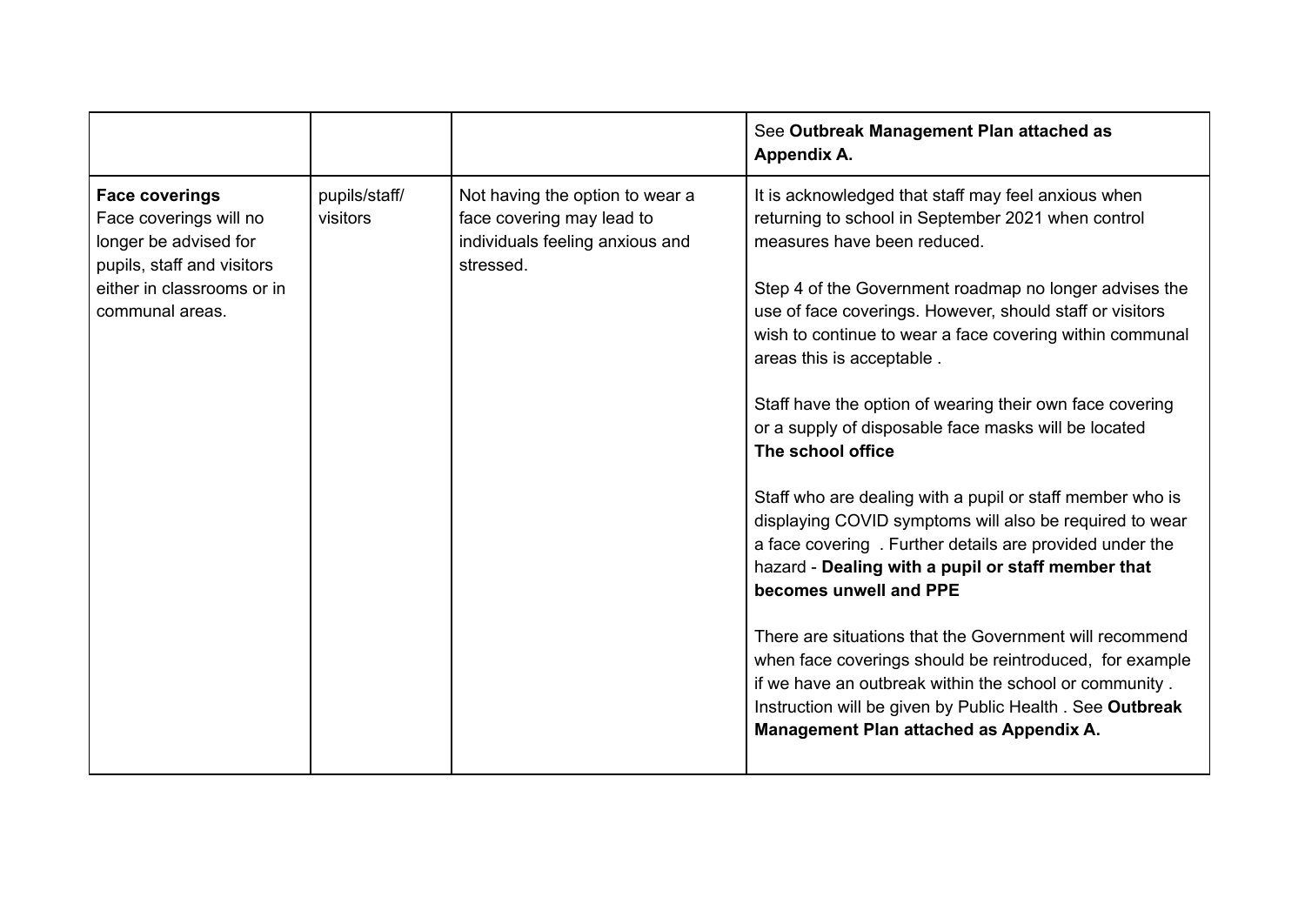| <b>Hygiene Arrangements</b><br>- Ensure Hygiene<br>arrangements are<br>suitable throughout the<br>school. | Staff and<br>pupils | Potential for the virus to be spread<br>through poor hygiene practice. | Frequent and thorough hand cleaning is now regular<br>practice. We will continue to ensure that pupils clean their<br>hands regularly.<br>Staff and Children will be instructed to wash their hands<br>as soon as they enter the school building. Younger<br>children will be supported to do this.<br>Handwashing supplies will be available in every learning<br>environment, toilets, offices and communal areas such<br>as main reception and dining hall. Hand washing supplies<br>could be in the form of soap and water or hand sanitizing<br>gel. In this Academy we have the following provision<br>There outside sinks, in door sinks, toilet facilities and<br>hand sanitizer in all areas of school<br>Hand sanitising units at all major entrances,<br>$\bullet$<br>clearly marked with signage<br>Year Nursery cloak area<br>$\bullet$<br><b>Year Reception cloak area</b><br>Year 1-6 have sinks in classrooms with<br>handwash, paper towels and pedal bins<br>Handwash, paper towels and pedal bins in all<br>toilets<br>Clear guidance on handwashing expectations<br>(see below)<br>Allocated slots for break times and lunchtimes to<br>allow time for toilets and handwashing<br>Adult supervision to ensure that handwashing is |
|-----------------------------------------------------------------------------------------------------------|---------------------|------------------------------------------------------------------------|-------------------------------------------------------------------------------------------------------------------------------------------------------------------------------------------------------------------------------------------------------------------------------------------------------------------------------------------------------------------------------------------------------------------------------------------------------------------------------------------------------------------------------------------------------------------------------------------------------------------------------------------------------------------------------------------------------------------------------------------------------------------------------------------------------------------------------------------------------------------------------------------------------------------------------------------------------------------------------------------------------------------------------------------------------------------------------------------------------------------------------------------------------------------------------------------------------------------------------------------------------|
|                                                                                                           |                     |                                                                        | being done appropriately by all children                                                                                                                                                                                                                                                                                                                                                                                                                                                                                                                                                                                                                                                                                                                                                                                                                                                                                                                                                                                                                                                                                                                                                                                                              |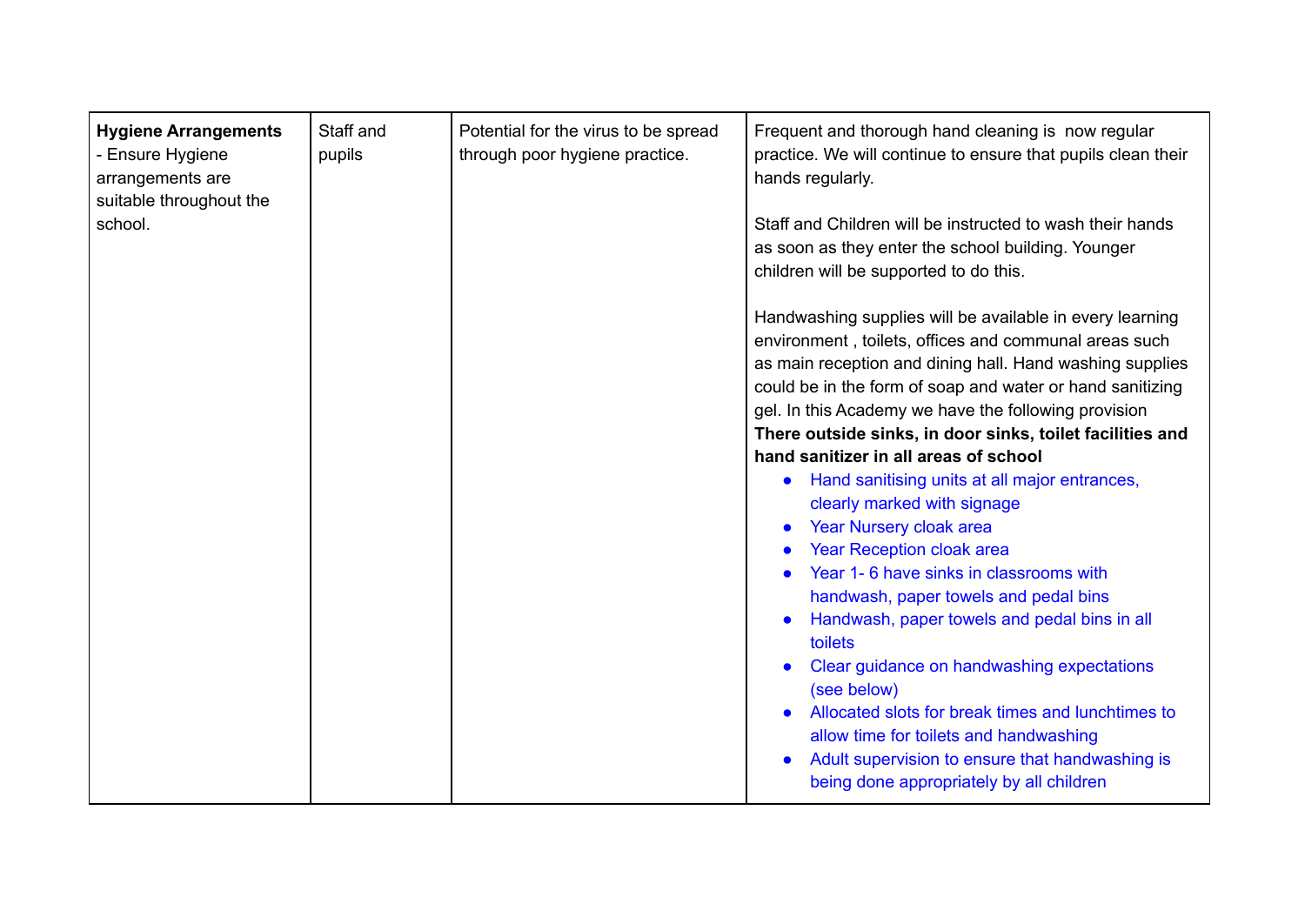|                                                                                                                                                                                                          |                               |                                                                                   | Children will be encouraged to wash their hands<br>continually but will be specifically instructed to do so at<br>the following times:<br>Entry into school<br>After using the toilet<br>After break times<br><b>Before Lunch</b><br>After sneezing and coughing<br>Site supervisors/caretakers will ensure that there is<br>adequate stock of these essential items and cleaning staff<br>will ensure supplies are topped up on a daily basis<br>There will also be tissues provided in every learning<br>environment and children encouraged to use the tissues<br>to promote the " catch it, bin it, kill it" message to promote<br>good personal hygiene. |
|----------------------------------------------------------------------------------------------------------------------------------------------------------------------------------------------------------|-------------------------------|-----------------------------------------------------------------------------------|---------------------------------------------------------------------------------------------------------------------------------------------------------------------------------------------------------------------------------------------------------------------------------------------------------------------------------------------------------------------------------------------------------------------------------------------------------------------------------------------------------------------------------------------------------------------------------------------------------------------------------------------------------------|
| <b>Cleaning Regimes -</b><br>Cleaning along with<br>handwashing is one of<br>the key actions in<br>protecting staff and<br>children from contracting<br>the virus. If robust<br>cleaning regimes are not | Staff, pupils<br>and visitors | Potential for the virus to be spread<br>through ineffective cleaning<br>practice. | It is recognised that robust cleaning regimes are one of<br>the key control measures to reduce the spread of the<br>virus. The cleaning regime within this Academy is as<br>follows:<br><b>Additional cleaning rota:</b><br>https://docs.google.com/document/d/1r7FOXQem9DQNgQ_77kJC8N<br>oDuB3IPEiZ2ugr9n4576E/edit                                                                                                                                                                                                                                                                                                                                          |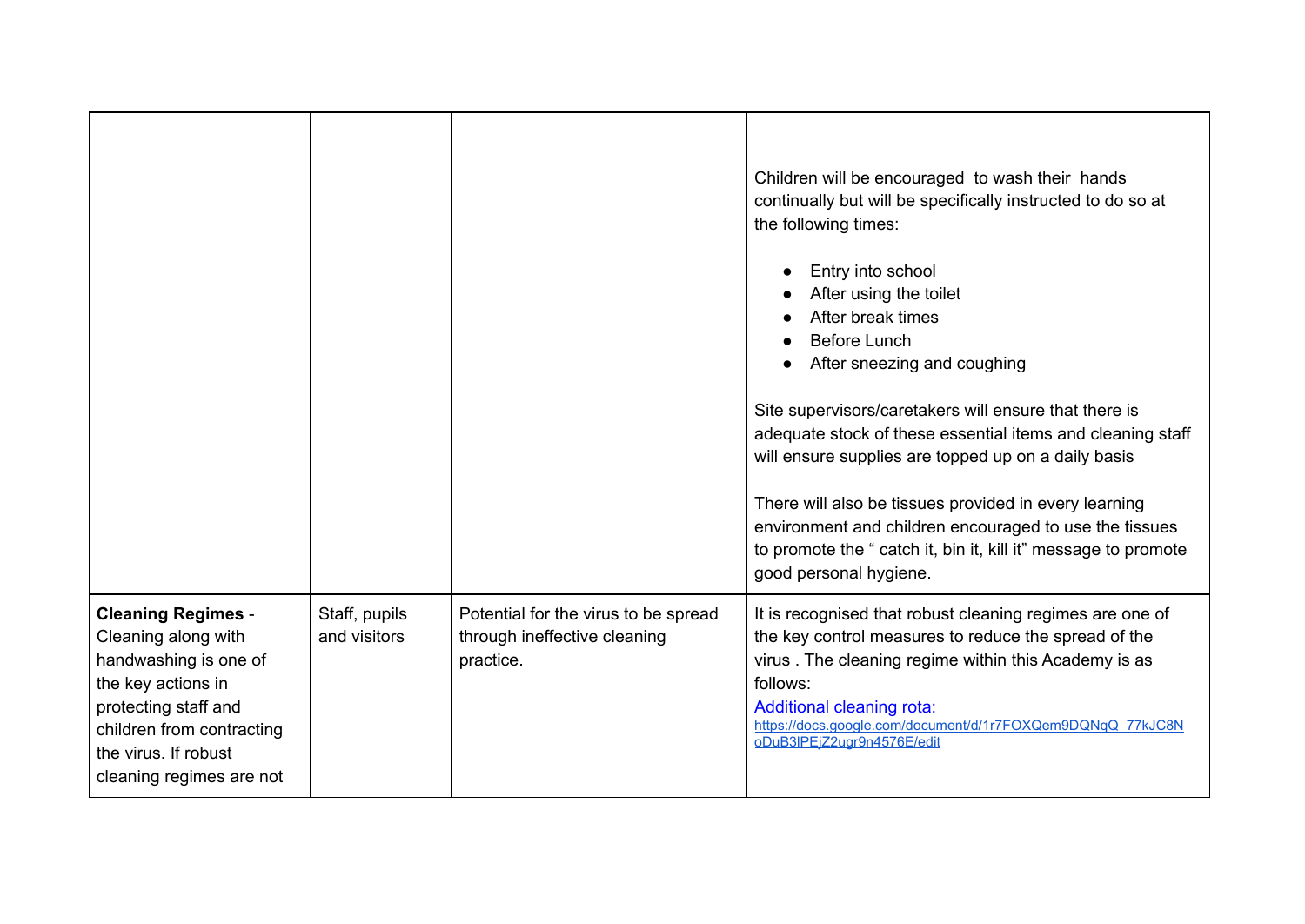| in place it could allow the<br>virus to remain on<br>surfaces and pass to<br>individuals. | This includes additional cleaning of toilets and communal<br>areas throughout the day, cleaning of tables at lunchtimes<br>and breakfast club area and resources<br>Wipes will continue to be available in classrooms<br>for all staff to wipe down exercise books and ipads<br>before being shared/ handled by others                                                                                                        |
|-------------------------------------------------------------------------------------------|-------------------------------------------------------------------------------------------------------------------------------------------------------------------------------------------------------------------------------------------------------------------------------------------------------------------------------------------------------------------------------------------------------------------------------|
|                                                                                           | Cloths are allocated to classrooms and cleaned<br>thoroughly after use                                                                                                                                                                                                                                                                                                                                                        |
|                                                                                           | There will be a cleaner on site throughout the working day<br>to ensure toilets are regularly cleaned and desks are                                                                                                                                                                                                                                                                                                           |
|                                                                                           | wiped down during lunch time break.                                                                                                                                                                                                                                                                                                                                                                                           |
|                                                                                           | <b>Additional cleaning rota:</b><br>https://docs.google.com/document/d/1r7FOXQem9DQNqQ_77kJC8N<br>oDuB3IPEjZ2ugr9n4576E/edit                                                                                                                                                                                                                                                                                                  |
|                                                                                           | All hard surfaces will be cleaned with an antibacterial<br>surface cleaner that kills the coronavirus. Different<br>cleaning cloths will be used in each learning environment<br>to eliminate any cross contamination. Particular attention<br>will be paid to those areas that are touched frequently<br>such as door handles, handrails. All waste bins will have<br>a lid and will be double bagged and emptied regularly. |
|                                                                                           | All hard surfaces will be cleaned with an antibacterial<br>surface cleaner that kills the coronavirus. Different<br>cleaning cloths will be used in each learning environment                                                                                                                                                                                                                                                 |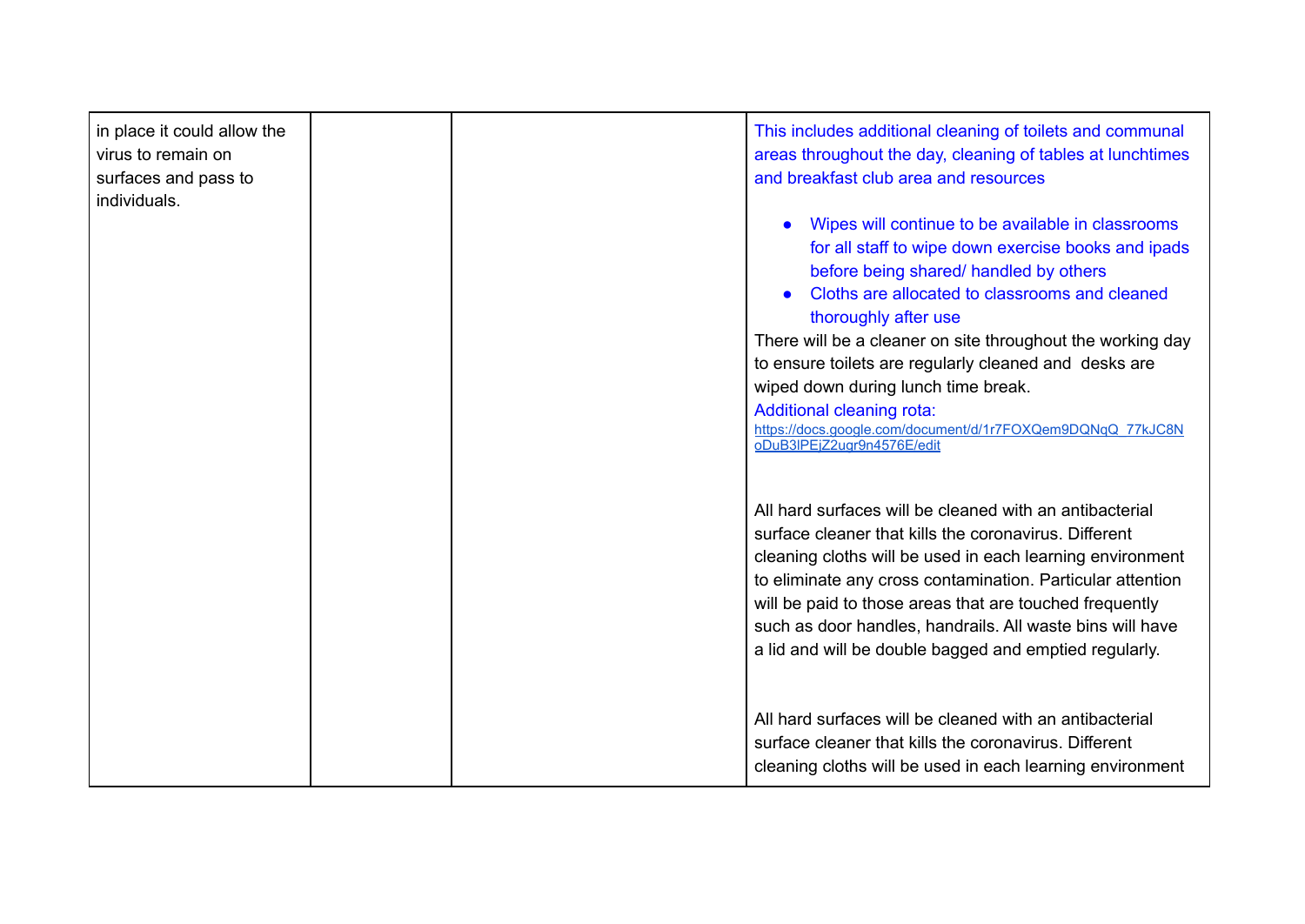|                                                               |               |                                                                                                                             | to eliminate any cross contamination. Particular attention<br>will be paid to those areas that are touched frequently<br>such as door handles, handrails. All waste bins will be<br>double bagged and emptied regularly. All bins within the<br>school have lids.<br>There will be a cleaner on site throughout the working day<br>to ensure toilets are regularly cleaned with a particular<br>focus on frequently touched surfaces such as door<br>handles, handrails etc.<br>Cleaning staff will be required to wear the following PPE:<br>Gloves and disposable apron.<br>The site supervisor will monitor and ensure that adequate<br>cleaning supplies are available. |
|---------------------------------------------------------------|---------------|-----------------------------------------------------------------------------------------------------------------------------|-----------------------------------------------------------------------------------------------------------------------------------------------------------------------------------------------------------------------------------------------------------------------------------------------------------------------------------------------------------------------------------------------------------------------------------------------------------------------------------------------------------------------------------------------------------------------------------------------------------------------------------------------------------------------------|
| <b>EYFS Messy Play -</b><br>Leading to spread of<br>infection | Staff /Pupils | Potential for the virus to be spread<br>through contact with individuals or<br>surfaces that may have been<br>contaminated. | Malleable materials for messy play for example<br>sand/water/playdough/ can now be used and cleaned in<br>accordance with the manufacturer's instructions.<br>Children will clean their hands before and after using<br>messy play products.<br>Within our Academy we will use (insert details) and the<br>products will be subject to the following cleaning regime<br>The control measures detailed in this risk assessment are<br>applicable to the early years setting, however due to the<br>age of the children and the additional risks that this                                                                                                                    |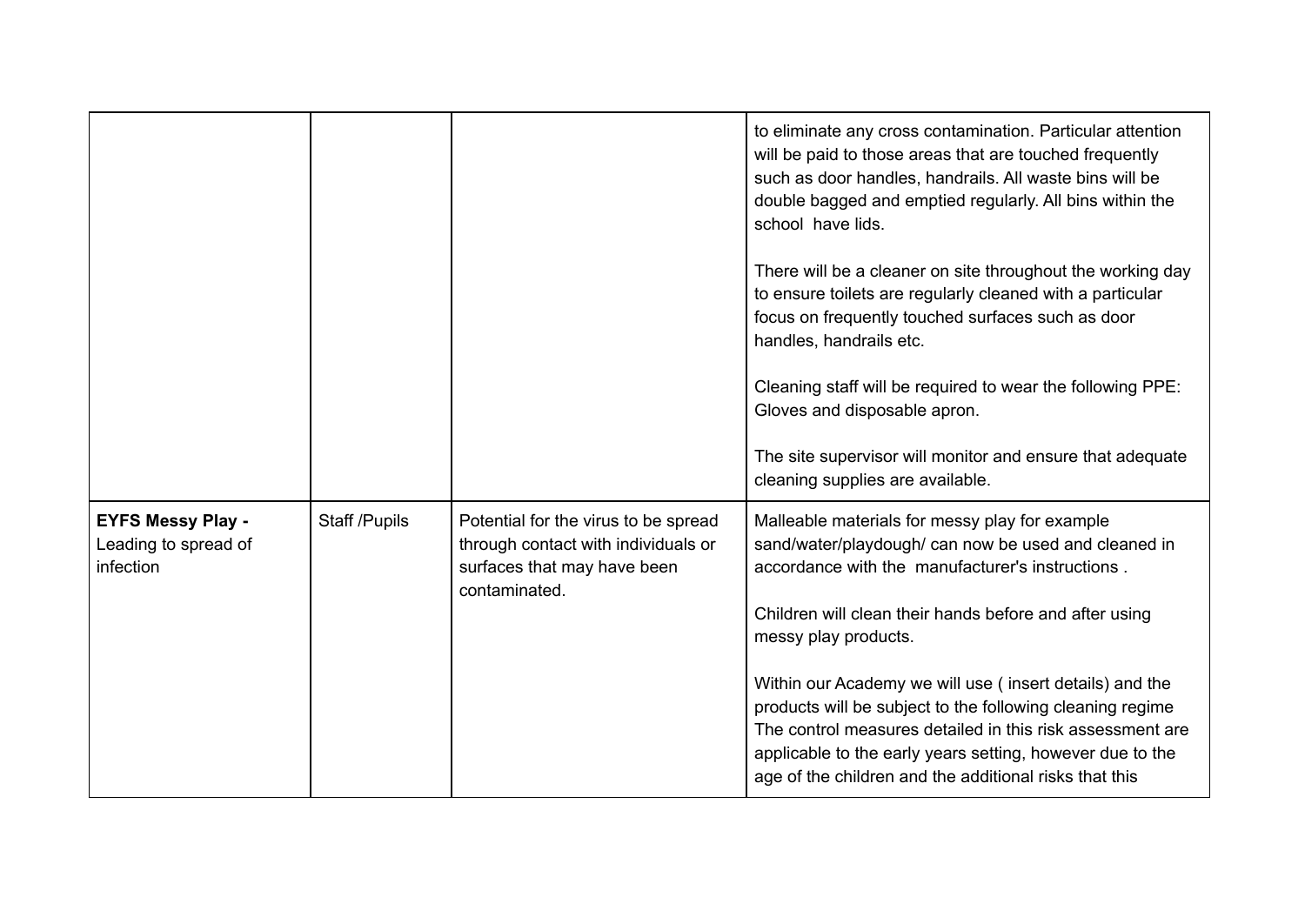|  | presents further guidance has been provided by the<br>government - Actions for early years and childcare<br>providers during coronavirus outbreak (2nd July<br>$2020$ ).<br>From 20 July, early years settings will no longer be<br>required to keep children in small, consistent groups within<br>settings.<br>Settings should still consider how they can minimise mixing<br>within settings, for example where they use different rooms<br>for different age groups, keeping those groups apart as<br>much as possible. At this school we have minimised mixing<br>by operating in the following way:<br>• Nursery to form a separate bubble from Reception<br>Nursery to use Nursery room and messy room<br>Reception to use Reception classrooms and middle<br>room<br>Nursery/ Reception to have allocated zones on the<br><b>EYFS playground</b><br>Equipment and resources to be allocated to<br>Nursery or Reception (these can be swapped after<br>a thorough cleaning e.g. weekly basis)<br>Nursery- am and pm nursery to form one bubble as<br>cleaning will be limited between am and pm<br>sessions<br>In September the resource within early years will be<br>reviewed and will follow the same control measures as<br>the rest of the school in relation to cleaning regimes.<br>However for the time being soft furnishing, soft toys ect<br>will not be used as they cannot be adequately cleaned. |
|--|-----------------------------------------------------------------------------------------------------------------------------------------------------------------------------------------------------------------------------------------------------------------------------------------------------------------------------------------------------------------------------------------------------------------------------------------------------------------------------------------------------------------------------------------------------------------------------------------------------------------------------------------------------------------------------------------------------------------------------------------------------------------------------------------------------------------------------------------------------------------------------------------------------------------------------------------------------------------------------------------------------------------------------------------------------------------------------------------------------------------------------------------------------------------------------------------------------------------------------------------------------------------------------------------------------------------------------------------------------------------------------------------------------------------------|
|  |                                                                                                                                                                                                                                                                                                                                                                                                                                                                                                                                                                                                                                                                                                                                                                                                                                                                                                                                                                                                                                                                                                                                                                                                                                                                                                                                                                                                                       |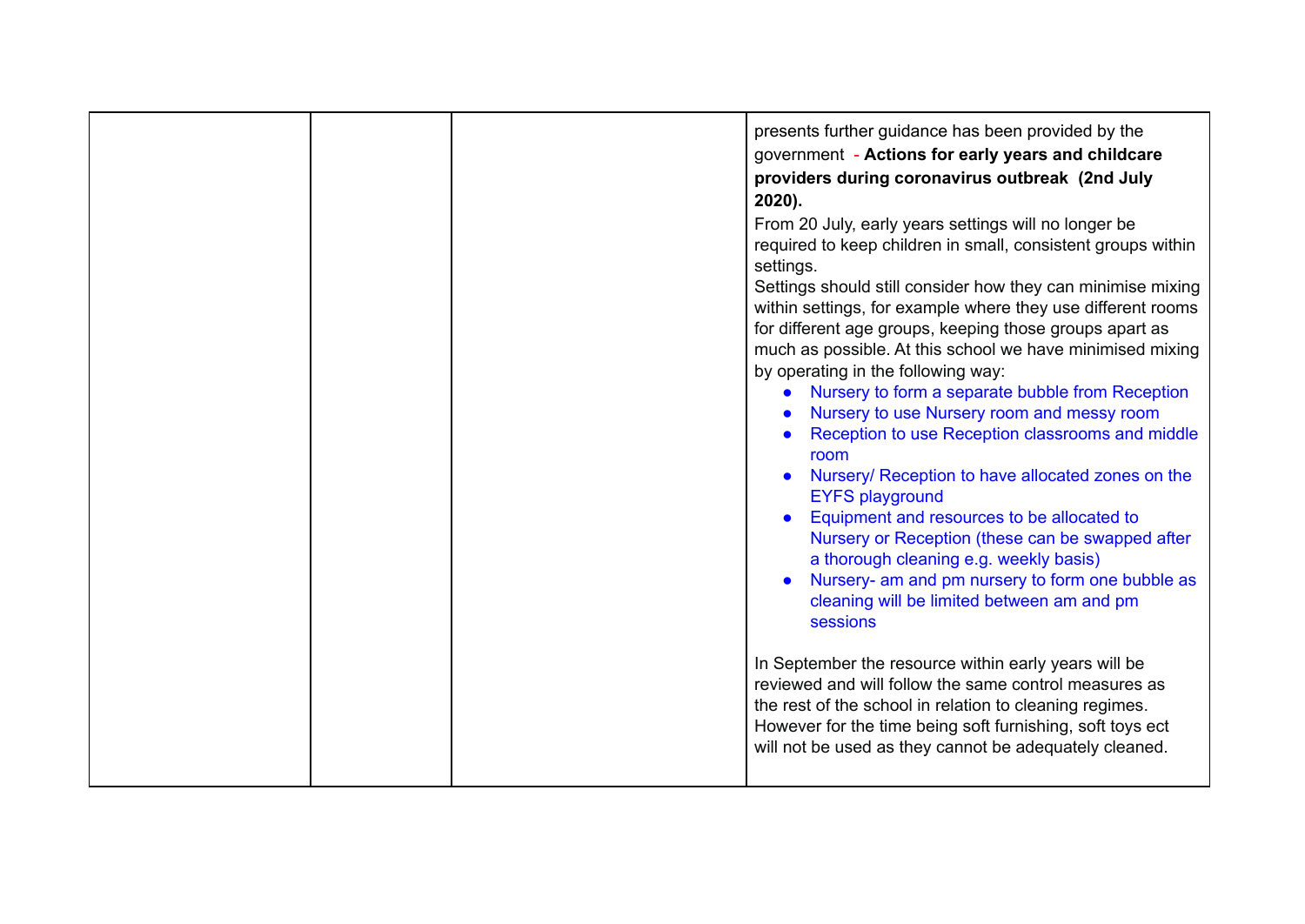|                                                                                    |              |                                                                                                                             | <b>EYFS- sand, playdough and water</b><br>Children are given their own pot of playdough to reduce the<br>chances of cross contamination<br>Small groups of children are allowed to play water activities<br>and the water is changed between bubbles. The children<br>also wash their hands prior to playing in the water.<br>Currently sand will not be used- this will be reviewed when<br>further guidance is shared                                                                                                                                                                                |
|------------------------------------------------------------------------------------|--------------|-----------------------------------------------------------------------------------------------------------------------------|--------------------------------------------------------------------------------------------------------------------------------------------------------------------------------------------------------------------------------------------------------------------------------------------------------------------------------------------------------------------------------------------------------------------------------------------------------------------------------------------------------------------------------------------------------------------------------------------------------|
| <b>PPE</b> - Key members of<br>school staff will be<br>required to wear PPE        | Staff        | Potential for the virus to be spread<br>through contact with individuals or<br>surfaces that may have been<br>contaminated. | The following staff members will be required to wear PPE:<br>Cleaners : disposable apron, gloves<br>Site Supervisors: disposable apron, gloves<br>Staff providing personal care to children:<br>disposable apron gloves and facemask<br>Staff dealing with a child or staff member who are<br>displaying symptoms of the virus.: disposable<br>apron, gloves and face mask. This will be classed<br>as emergency PPE and kept in a bag in the (<br>school office) and will be used by the member of<br>staff dealing with the individual. Once used it will<br>be discarded and replaced with new PPE. |
| <b>Staff meetings - As we</b><br>move into Step 4 there is<br>no longer a need for | <b>Staff</b> | Potential for the virus to be spread<br>through lack of social distancing.                                                  | After what has been a very challenging time it is important<br>that staff have the opportunity to meet and discuss issues<br>together.                                                                                                                                                                                                                                                                                                                                                                                                                                                                 |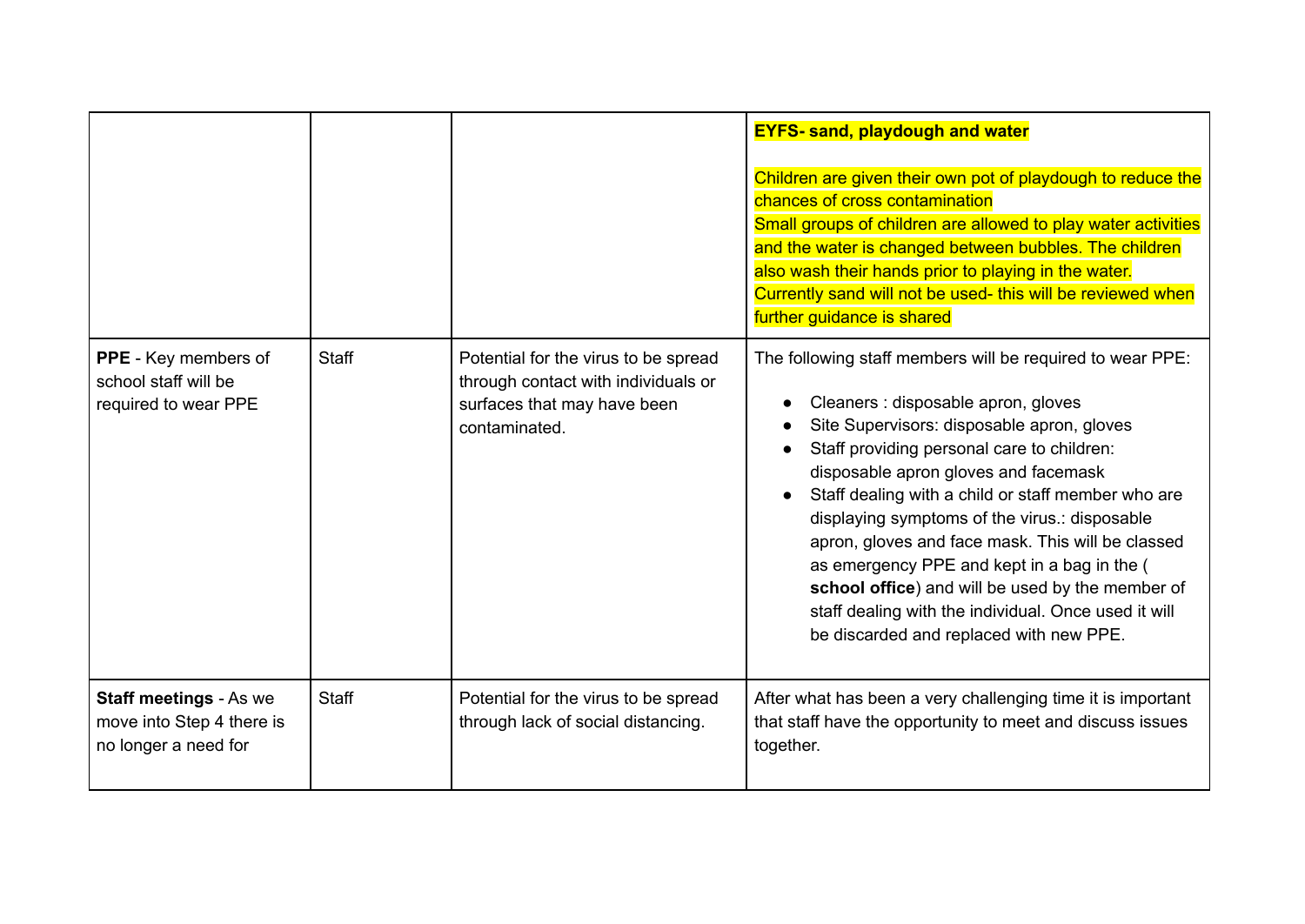| social distancing<br>measures within schools.                 |               |                                                                                       | Although we are no longer required to follow social<br>distancing measures to protect and to reduce the risk of<br>the virus spreading, the set up and venue for staff<br>meetings will be reviewed. When it is necessary for all<br>staff to come together meetings will still continue to take<br>place in a school hall or classroom so that chairs and<br>tables can be spreadout. Where appropriate meetings<br>will also take place via google hangout which has proved<br>successful during the last academic year.<br>In the future there may be times for a temporary period<br>that Government or Public Health will recommend that<br>social distancing should be reintroduced, for example if<br>we have an outbreak within the school or community.<br>See Outbreak Management Plan attached as<br>Appendix A. |
|---------------------------------------------------------------|---------------|---------------------------------------------------------------------------------------|-----------------------------------------------------------------------------------------------------------------------------------------------------------------------------------------------------------------------------------------------------------------------------------------------------------------------------------------------------------------------------------------------------------------------------------------------------------------------------------------------------------------------------------------------------------------------------------------------------------------------------------------------------------------------------------------------------------------------------------------------------------------------------------------------------------------------------|
| <b>Extremely clinically</b><br><b>Vulnerable pupils (CEV)</b> | <b>Pupils</b> | Significantly higher risk of<br>becoming seriously ill if they<br>contract the virus. | All CEV children and young people should attend their<br>education setting unless they are one of the very small<br>number of children and young people under paediatric or<br>other specialist care who have been advised by their GP<br>or clinician not to attend.<br>Within our Academy we currently have 8 pupils who are<br>CEV. All pupils are currently attending school.<br>0 of CEV pupils are not attending school as instructed by<br>their GP and are being supported in the following way.                                                                                                                                                                                                                                                                                                                    |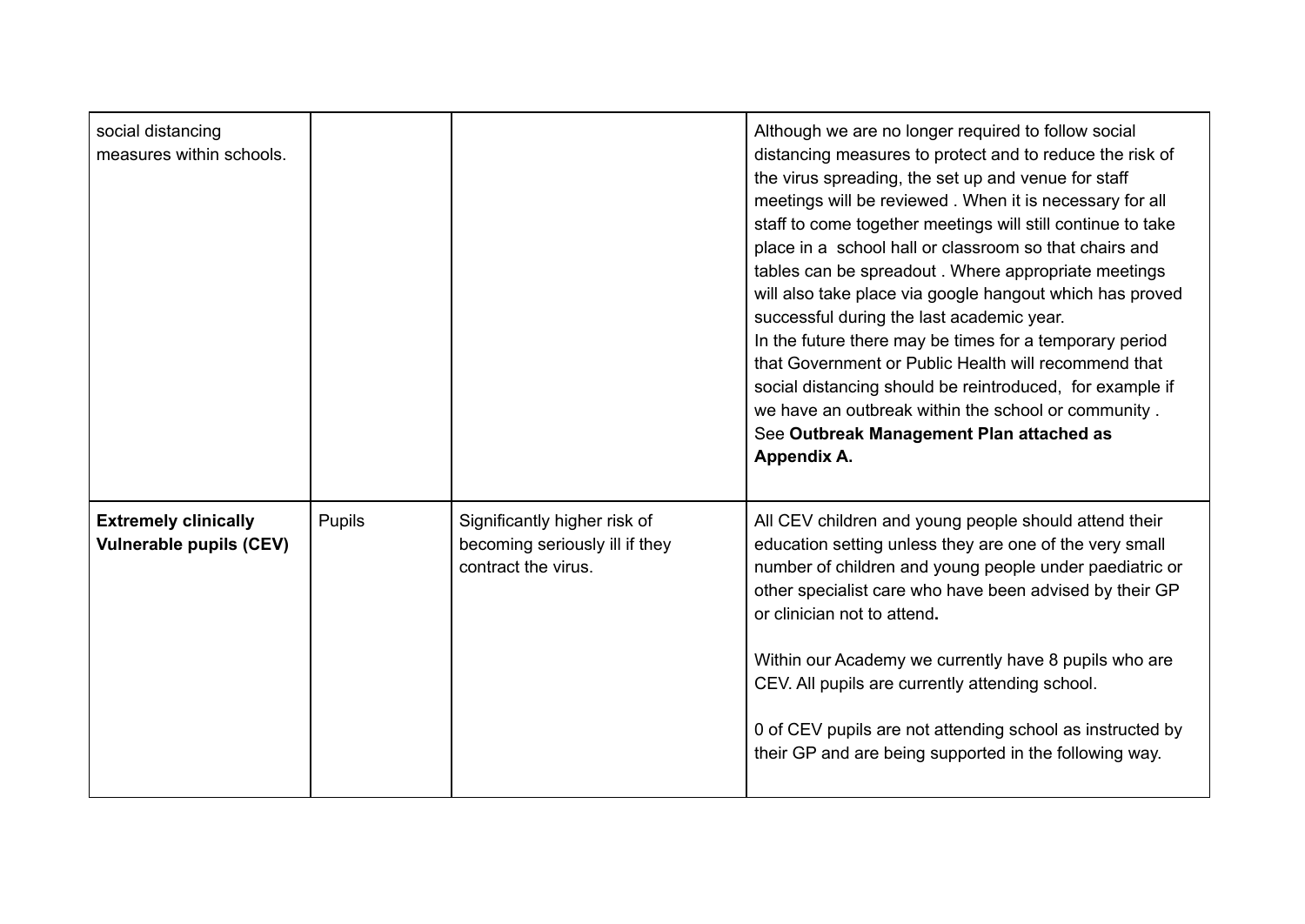| <b>Extremely clinically</b><br><b>Vulnerable Staff (CEV)</b>         | Individual staff    | Higher risk of becoming seriously ill<br>if they contract the virus. | Clinically extremely vulnerable (CEV) people are no<br>longer advised to shield but may wish to take extra<br>precautions to protect themselves, and to follow the<br>practical steps set out in the CEV guidance to minimise<br>their risk of exposure to the virus.<br>Staff falling under this category have had a personal risk<br>assessment carried out. The personal risk assessment<br>has been signed by the individual and a copy held on<br>their personal file.                                                                                                                                                                                                                                                                                                     |
|----------------------------------------------------------------------|---------------------|----------------------------------------------------------------------|---------------------------------------------------------------------------------------------------------------------------------------------------------------------------------------------------------------------------------------------------------------------------------------------------------------------------------------------------------------------------------------------------------------------------------------------------------------------------------------------------------------------------------------------------------------------------------------------------------------------------------------------------------------------------------------------------------------------------------------------------------------------------------|
| If a member of staff or a<br>child becomes unwell<br>in the setting. | Staff and<br>pupils | Potential for the virus to be spread                                 | If anyone in school develops COVID-19 symptoms,<br>however mild, they will be sent home and told to follow<br>public health advice.<br>If a child is awaiting collection, they should be moved, if<br>possible, to a room where they can be isolated behind a<br>closed door, depending on the age of the child and with<br>appropriate adult supervision if required. Ideally, a window<br>should be opened for ventilation. At this school the child<br>will be moved to the office next to the Head of Schools<br>office<br>If they need to go to the bathroom while waiting to be<br>collected, they should use a separate bathroom if possible.<br>The bathroom should be cleaned and disinfected using<br>standard cleaning products before being used by anyone<br>else. |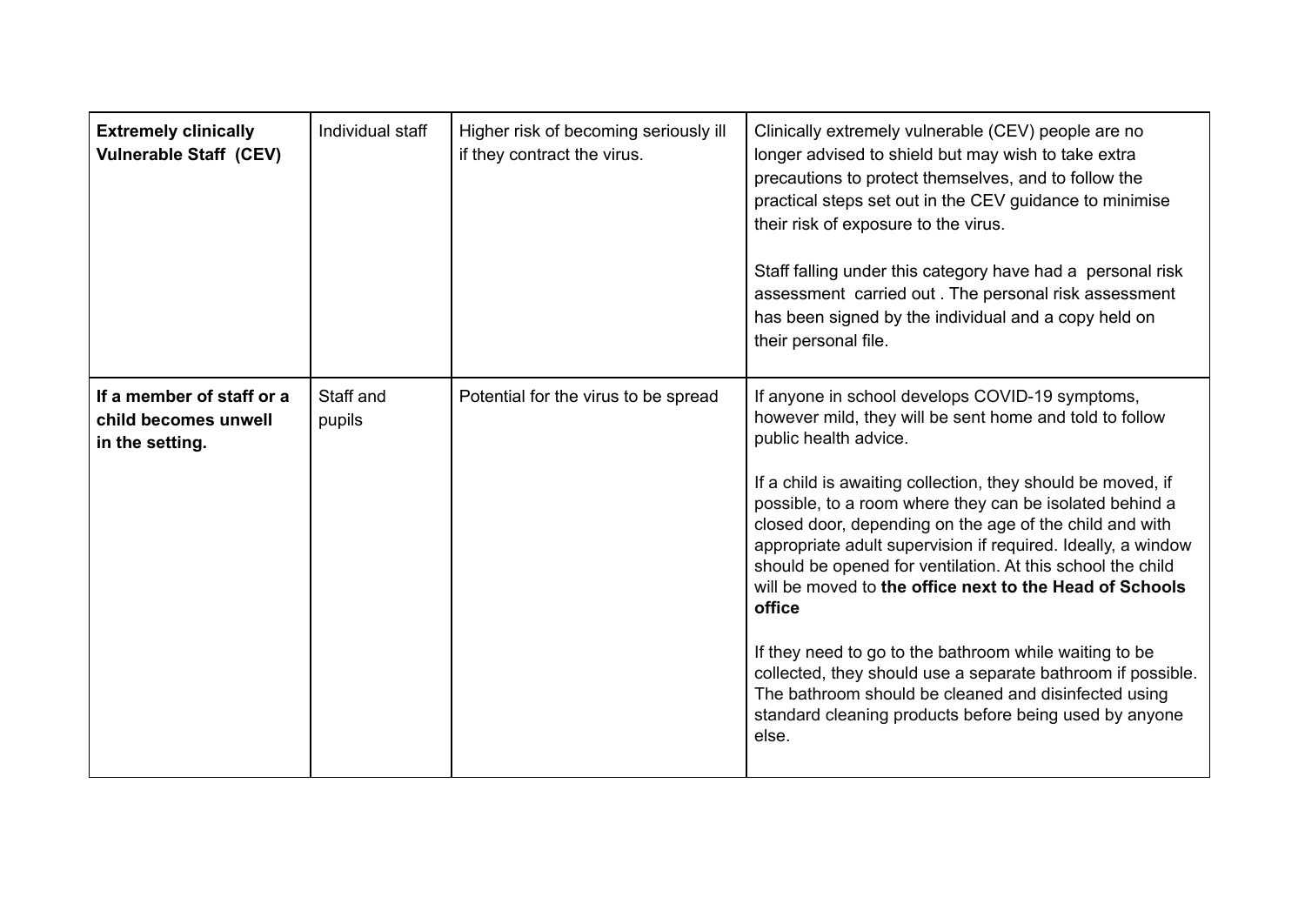|                                                 |                           |                                                                      | PPE will be worn by staff caring for the child while they<br>await collection. An emergency PPEpack will be kept the<br>school office . The pack will contain gloves, face<br>protection and a disposable apron.<br>If a member of staff has helped someone who was unwell<br>with a new, continuous cough or a high temperature, they<br>do not need to go home unless they develop symptoms<br>themselves; they should wash their hands thoroughly for<br>20 seconds after any contact with someone who is unwell.<br>The area will be cleaned using an antibacterial disinfectant.                                                                                                                                                                                                        |
|-------------------------------------------------|---------------------------|----------------------------------------------------------------------|----------------------------------------------------------------------------------------------------------------------------------------------------------------------------------------------------------------------------------------------------------------------------------------------------------------------------------------------------------------------------------------------------------------------------------------------------------------------------------------------------------------------------------------------------------------------------------------------------------------------------------------------------------------------------------------------------------------------------------------------------------------------------------------------|
| <b>Tracing close contacts</b><br>and isolation. | Staff, pupil<br>visitors, | Potential for the virus to be spread<br>through cross contamination. | School will no longer be required to carry out contact<br>tracing, from step 4 close contacts will be identified by<br>NHS Test and Trace.<br>Contacts from a school setting will only be traced by NHS<br>Test and Trace where the positive case specifically<br>identifies the individual as being a close contact. This is<br>likely to be a small number of individuals who would be<br>most at risk of contracting COVID-19 due to the nature of<br>the close contact.<br>We may be contacted in exceptional cases to help with<br>identifying close contacts, as currently happens in<br>managing other infectious diseases.<br>Children will no longer be required to self-isolate if they are<br>contacted by NHS Test and Trace as a close contact of a<br>positive COVID -19 case. |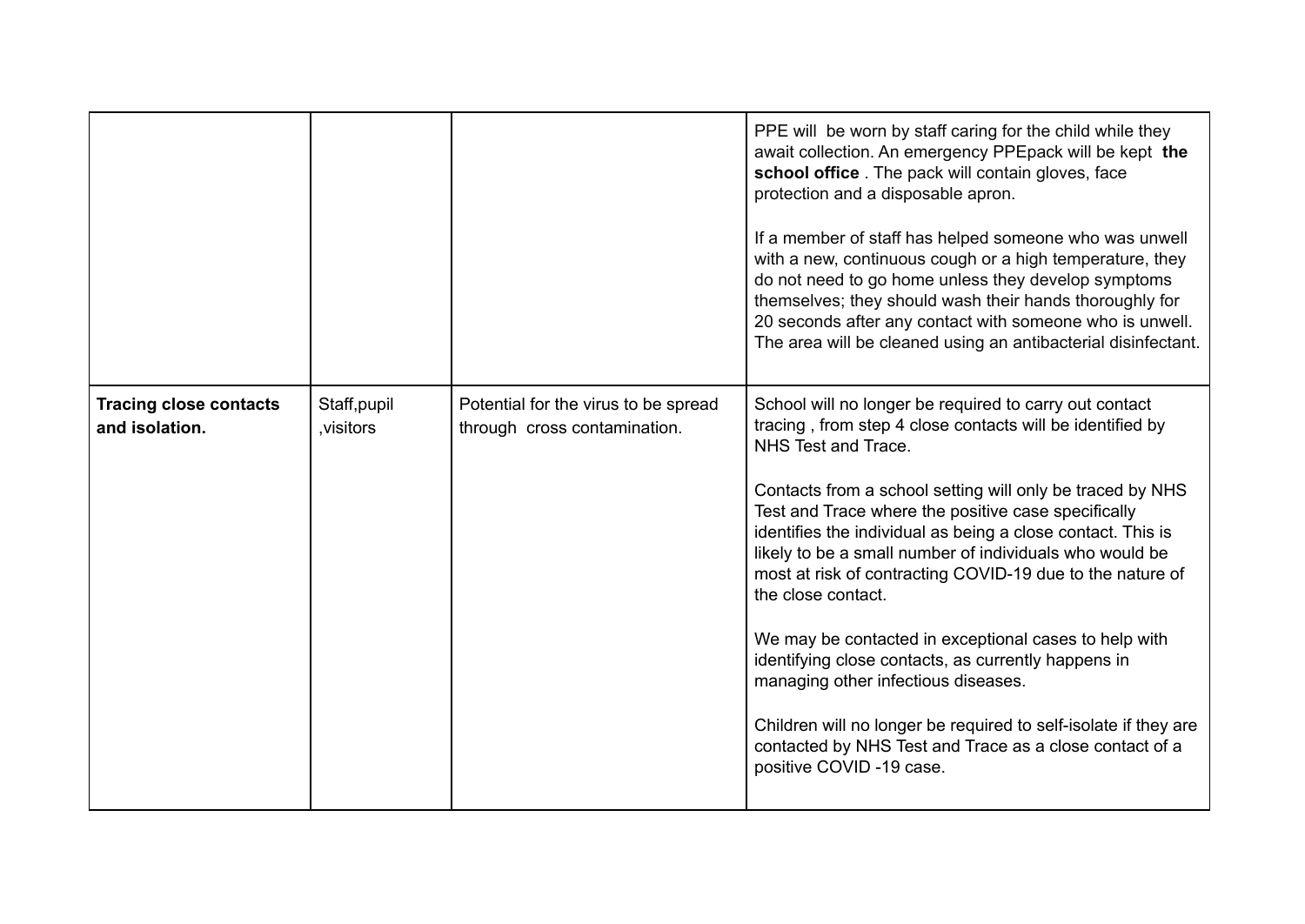|                                                                   |                     |                                                                      | Children will be contacted by NHS Test and Trace,<br>informed they have been in close contact with a positive<br>case and advised to take a PCR test.<br>We will support this procedure by informing parents/carers<br>to take children for a PCR test if advised to do so via<br>newsletter updates that go out to parents / carers.<br>If we have an outbreak within the Academy we will work<br>with health protection teams and if necessary reintroduce<br>control measures as detailed in the Academy's Outbreak<br>Management Plan. |
|-------------------------------------------------------------------|---------------------|----------------------------------------------------------------------|--------------------------------------------------------------------------------------------------------------------------------------------------------------------------------------------------------------------------------------------------------------------------------------------------------------------------------------------------------------------------------------------------------------------------------------------------------------------------------------------------------------------------------------------|
| <b>Confirmed case of</b><br>coronavirus in the<br>setting         | Staff and<br>Pupils | Potential for the virus to be spread<br>through cross contamination. | Pupils, staff and other adults should not come into school<br>If they have COVID-19 symptoms,<br>Have had a positive test result or<br>other reasons requiring them to stay at home due to<br>the risk of them passing on COVID-19 (for example,<br>they are required to quarantine).                                                                                                                                                                                                                                                      |
| Ventilation - need to<br>keep occupied spaces<br>well ventilated. | Staff and<br>Pupils | Potential for the virus to be spread<br>through cross contamination. | When your school is in operation, it is important to ensure it<br>is well ventilated and that a comfortable teaching<br>environment is maintained.<br>The school will continue to open external windows to<br>improve natural ventilation, and in addition, opening<br>internal doors can also assist with creating a throughput of<br>air.                                                                                                                                                                                                |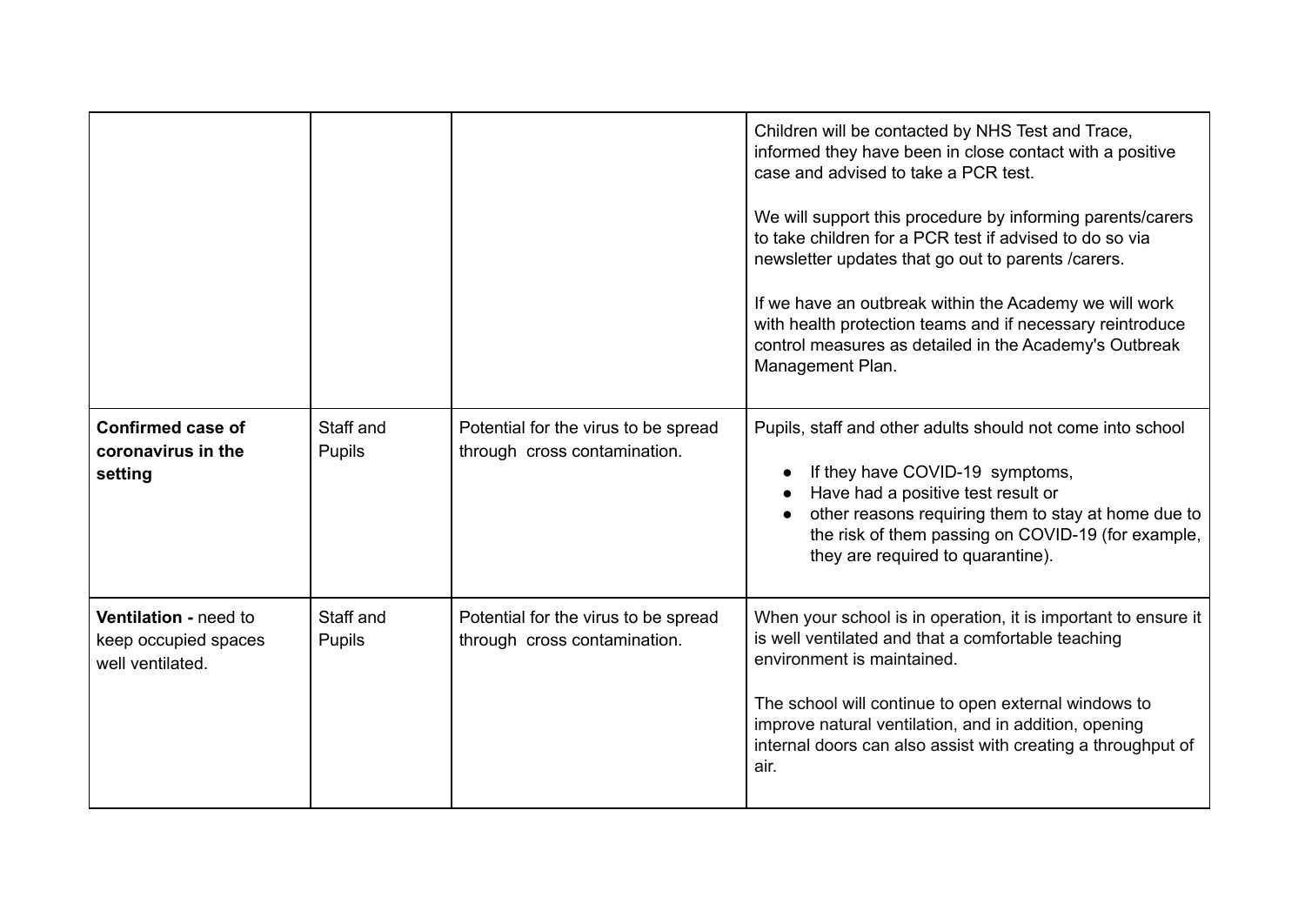|  | We will aim to balance the need for increased ventilation<br>while maintaining a comfortable temperature.                                                                                                                                                                                                                                                                                                                                                                                                                                                                                                                                                                                                                                                              |
|--|------------------------------------------------------------------------------------------------------------------------------------------------------------------------------------------------------------------------------------------------------------------------------------------------------------------------------------------------------------------------------------------------------------------------------------------------------------------------------------------------------------------------------------------------------------------------------------------------------------------------------------------------------------------------------------------------------------------------------------------------------------------------|
|  | This can be achieved by a variety of measures including:                                                                                                                                                                                                                                                                                                                                                                                                                                                                                                                                                                                                                                                                                                               |
|  | mechanical ventilation systems - these should<br>be adjusted to increase the ventilation rate<br>wherever possible, and checked to confirm that<br>normal operation meets current guidance (if<br>possible, systems should be adjusted to full<br>fresh air or, if not, then systems should be<br>operated as normal as long as they are within a<br>single room and supplemented by an outdoor air<br>supply)<br>natural ventilation - opening windows (in cooler<br>weather windows should be opened just enough<br>to provide constant background ventilation, and<br>opened more fully during breaks to purge the air<br>in the space). Opening internal doors can also<br>assist with creating a throughput of air<br>natural ventilation - if necessary external |
|  | opening doors may also be used (as long as                                                                                                                                                                                                                                                                                                                                                                                                                                                                                                                                                                                                                                                                                                                             |
|  | they are not fire doors and where safe to do so)                                                                                                                                                                                                                                                                                                                                                                                                                                                                                                                                                                                                                                                                                                                       |
|  | opening high level windows in preference to low                                                                                                                                                                                                                                                                                                                                                                                                                                                                                                                                                                                                                                                                                                                        |
|  | level to reduce draughts                                                                                                                                                                                                                                                                                                                                                                                                                                                                                                                                                                                                                                                                                                                                               |
|  | increasing the ventilation while spaces are                                                                                                                                                                                                                                                                                                                                                                                                                                                                                                                                                                                                                                                                                                                            |
|  | unoccupied (e.g. between classes, during break                                                                                                                                                                                                                                                                                                                                                                                                                                                                                                                                                                                                                                                                                                                         |
|  | and lunch, when a room is unused)                                                                                                                                                                                                                                                                                                                                                                                                                                                                                                                                                                                                                                                                                                                                      |
|  | providing flexibility to allow additional, suitable<br>indoor clothing (see uniform)                                                                                                                                                                                                                                                                                                                                                                                                                                                                                                                                                                                                                                                                                   |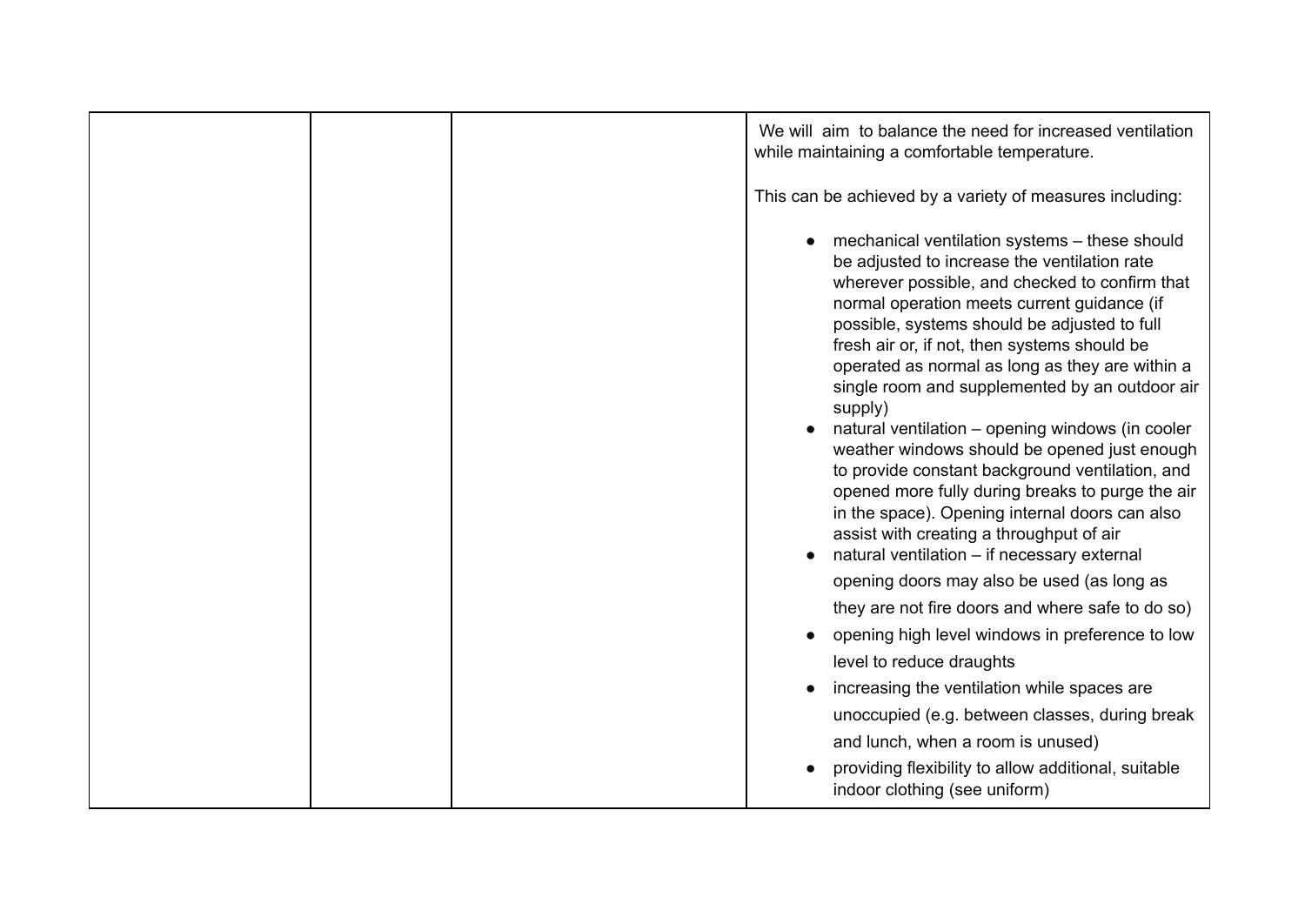|                               |              |                                                                      | rearranging furniture where possible to avoid<br>direct drafts<br>The school will continue to open external windows to<br>improve natural ventilation, and in addition, opening<br>internal doors can also assist with creating a throughput of<br>air.                                                                                                                                                                                                                                                                     |
|-------------------------------|--------------|----------------------------------------------------------------------|-----------------------------------------------------------------------------------------------------------------------------------------------------------------------------------------------------------------------------------------------------------------------------------------------------------------------------------------------------------------------------------------------------------------------------------------------------------------------------------------------------------------------------|
| <b>Asymptomatic Testing</b>   | <b>Staff</b> | Potential for the virus to be spread<br>through cross contamination. | Testing remains important in reducing the risk of<br>transmission of infection within schools. Staff will not be<br>required to continue testing during the summer holiday<br>period.<br>In line with the guidance staff will commence testing 3<br>working days before the start of the school term and then<br>continue with the twice weekly testing until the end of<br>September, when the government guidance is due to be<br>reviewed.                                                                               |
| <b>Confirmatory PCR tests</b> | Staff/pupils | Potential for the virus to be spread<br>through cross contamination. | Staff and pupils with a positive LFD test result should<br>self-isolate in line with the stay at home guidance.<br>They will also need to get a free PCR test to check if they<br>have COVID19. Whilst awaiting the PCR result, the<br>individual should continue to self-isolate. If the PCR test is<br>taken within 2 days of the positive lateral flow test, and is<br>negative, it overrides the self-test LFD test and the pupil<br>can return to school, as long as the individual doesn't have<br>COVID-19 symptoms. |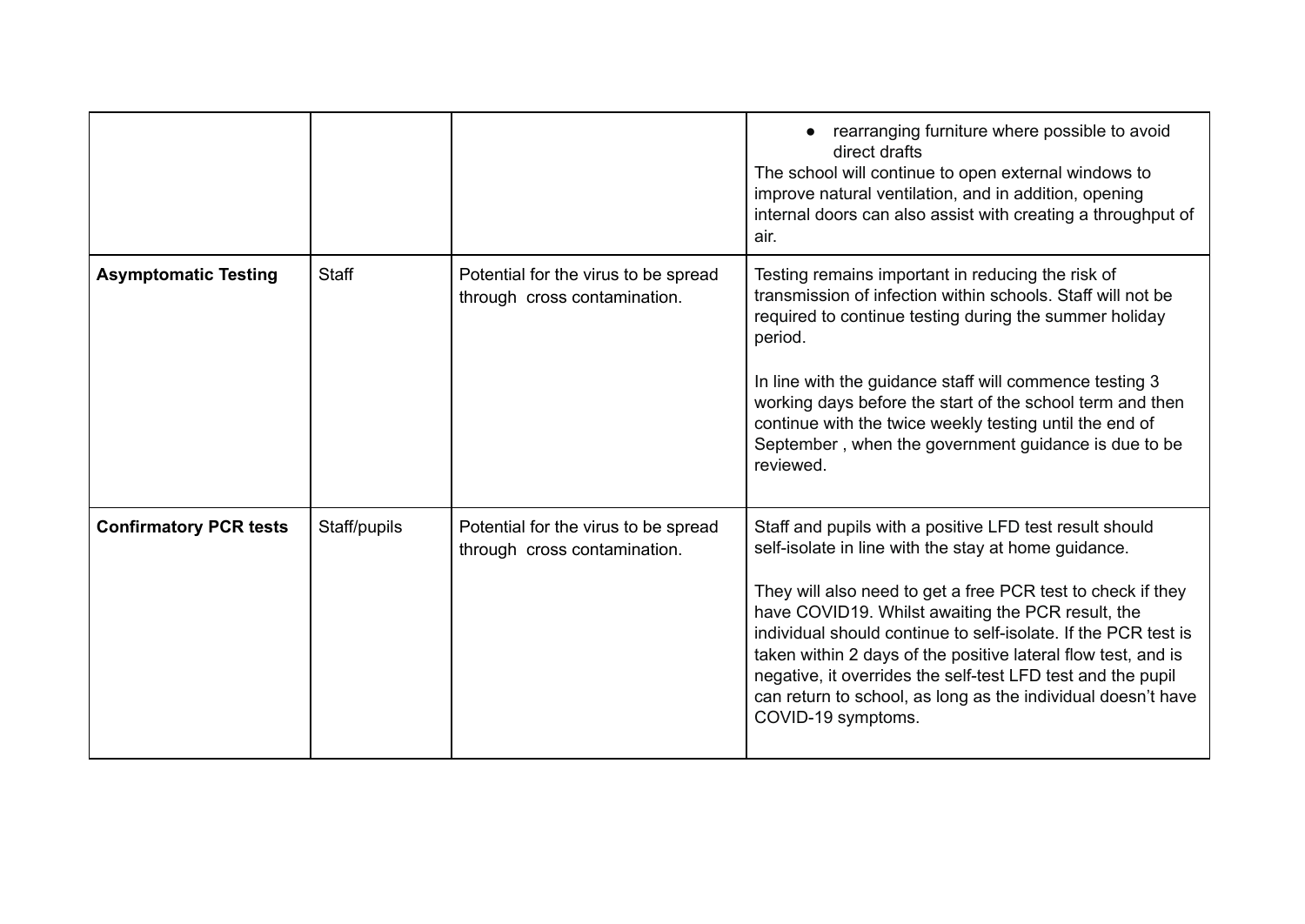| <b>Educational Visits</b>                                                 | Staff/ Pupils                    | Loss of funding due to inadequate<br>insurance cover                               | Educational visits can now take place. Risk Assessments<br>will be undertaken for educational visits taking into account<br>public health advice such as hygiene and ventilation<br>requirements.<br>Planning of trips and visits will be in line with advice and<br>guidance from the schools External visits advisory service<br>using EVOLVE.<br>The Academy has insurance cover provided by the RPA.<br>The policy will be consulted prior to any bookings to ensure<br>that the school has adequate cover should change in<br>guidance be implemented. |
|---------------------------------------------------------------------------|----------------------------------|------------------------------------------------------------------------------------|-------------------------------------------------------------------------------------------------------------------------------------------------------------------------------------------------------------------------------------------------------------------------------------------------------------------------------------------------------------------------------------------------------------------------------------------------------------------------------------------------------------------------------------------------------------|
| <b>School meals provision</b>                                             | Staff/pupil                      | Potential for the virus to be spread<br>through cross contamination.               | In line with step 4 there is no longer a requirement to make<br>alternative arrangements to avoid mixing for lunch.<br>From September lunch provision at this Academy will<br>follow this procedure: For the first week the previous<br>arrangements will remain in place. Once this week is<br>completed and there is no further guidance from the<br>Government or PHE the arrangements will return to<br>pre covid                                                                                                                                       |
| <b>Outbreak Management</b><br><b>Plan - Lack of emergency</b><br>planning | Staff/Pupils/<br><b>Visitors</b> | Inadequate response to an<br>outbreak of COVID resulting in<br>spread of the virus | Academy has an Outbreak management plan in place, this<br>is attached as Appendix A.                                                                                                                                                                                                                                                                                                                                                                                                                                                                        |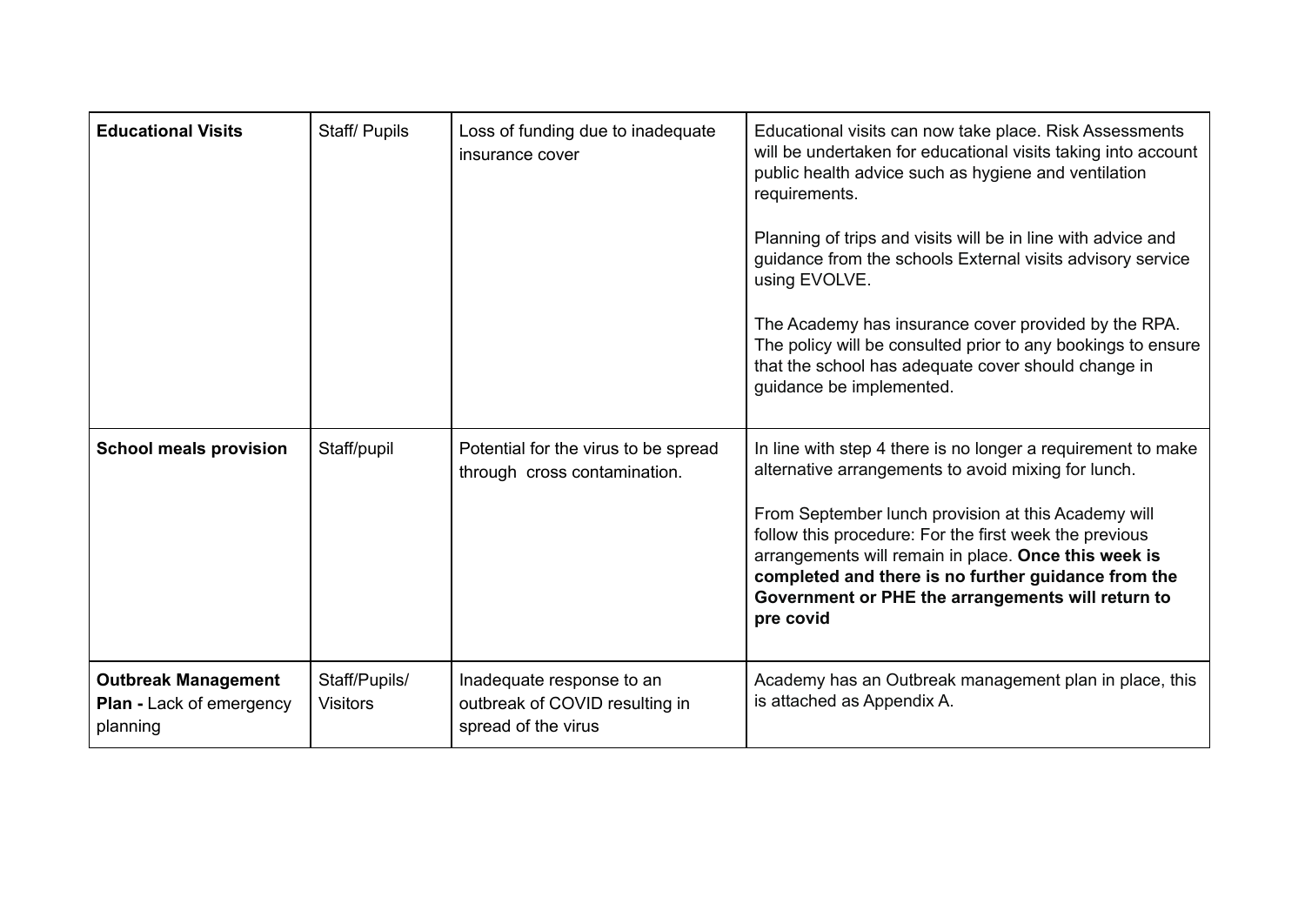|  |  | The plan details the action the school will take if advised to<br>strengthen control measures by Public Health or the<br>Government following a school or community outbreak. |
|--|--|-------------------------------------------------------------------------------------------------------------------------------------------------------------------------------|
|--|--|-------------------------------------------------------------------------------------------------------------------------------------------------------------------------------|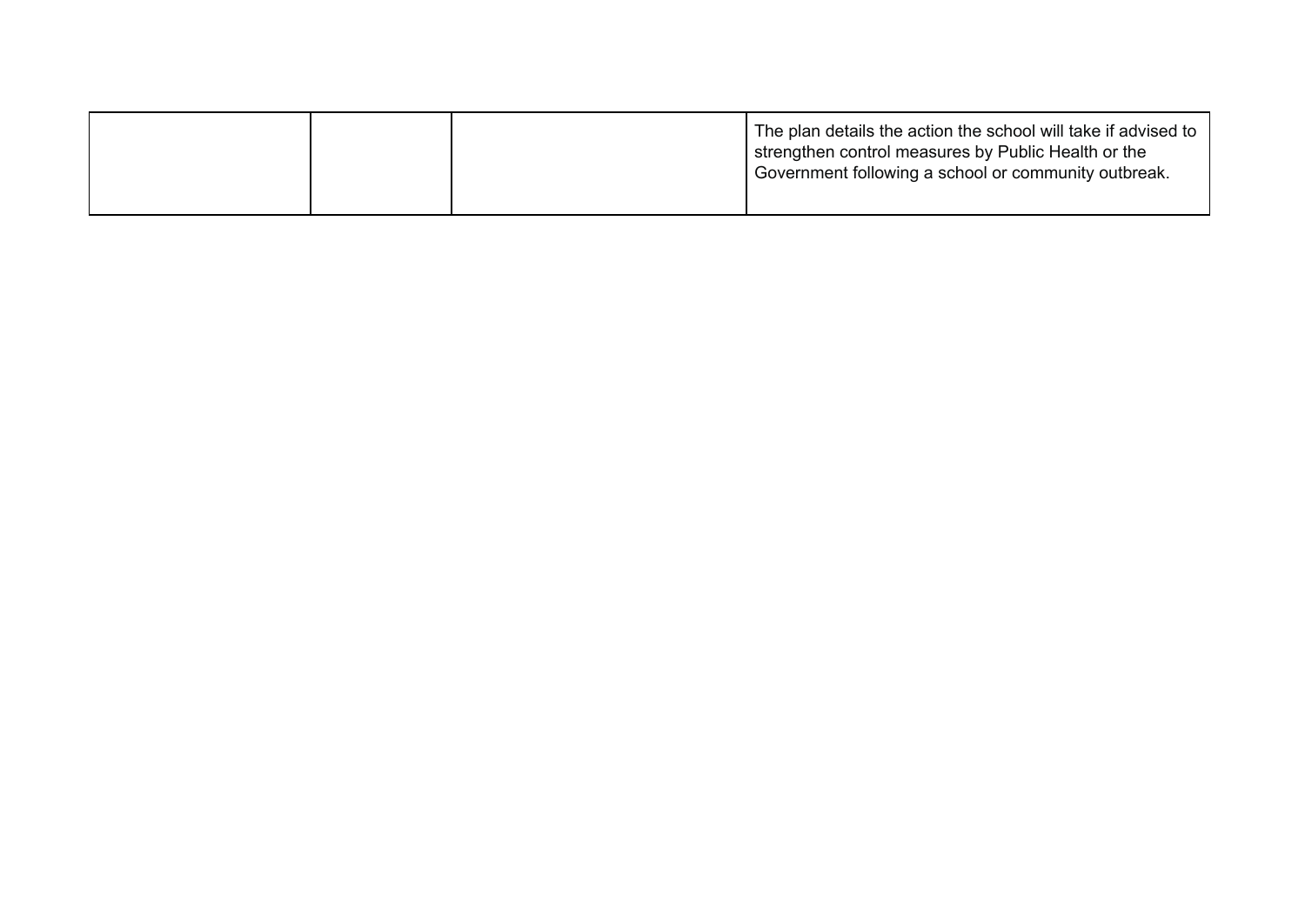## **Appendix A**

## **WISE Academies - Outbreak Management Plan**

## **Introduction**

As the country moves to Step 4 of the roadmap, the government will continue to manage the risk of serious illness from the spread of the virus. This marks a new phase in the government's response to the pandemic, moving away from stringent restrictions on everyone's day-to-day lives, towards advising people on how to protect themselves and others, alongside targeted interventions to reduce risk.

As COVID-19 becomes a virus that we learn to live with, there is now an imperative to reduce the disruption to children's education. Our priority is to deliver face-to-face, high quality education to all pupils. However it is understood that as we start to operate schools in accordance with the latest government guidance and control measures and restrictions are reduced that there may be times due to the increase in covid cases or a new variant of concern that control measures have to once again be strengthened . It is vitally important that we are prepared to deal with any changes in control measures at a school level to ensure that every child receives the quantity and quality of education and care to which they are entitled.

In line with Government guidance WISE Academies have developed an Outbreak Management Plan which outlines how our Academies would operate if control measures have to be strengthened due to the following:

- to help manage a COVID-19 outbreak within a setting
- if there is extremely high prevalence of COVID-19 in the community and other measures have failed to reduce transmission
- as part of a package of measures responding to a Variant of Concern (VoC)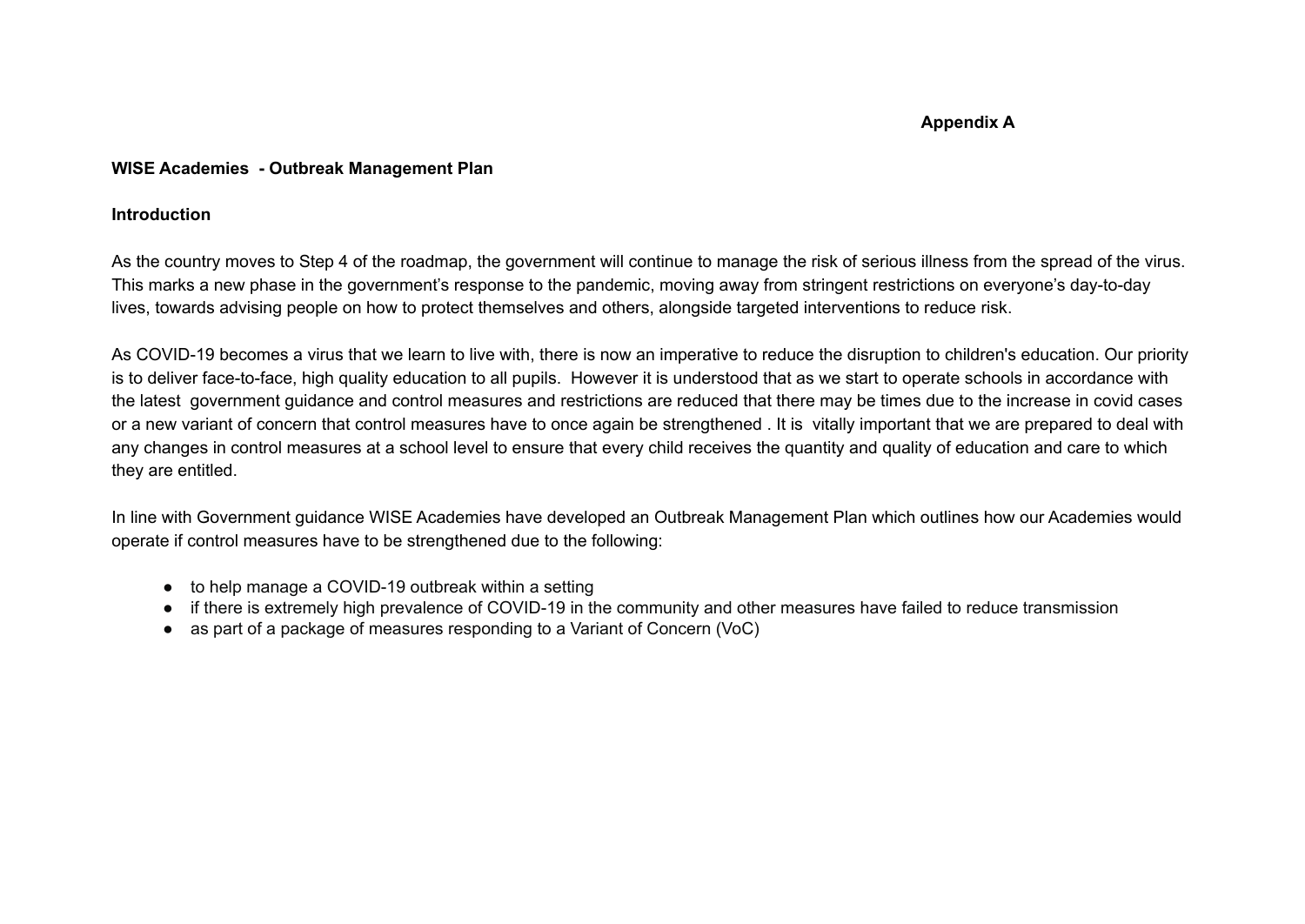| Measures to plan for.                                                                                                                                                                                                                                                                                                                       | <b>Control Measures in Place/Action Required</b>                                                                                                                                                                                                                                                                                                                                                                                                                                                                                                                                                          |
|---------------------------------------------------------------------------------------------------------------------------------------------------------------------------------------------------------------------------------------------------------------------------------------------------------------------------------------------|-----------------------------------------------------------------------------------------------------------------------------------------------------------------------------------------------------------------------------------------------------------------------------------------------------------------------------------------------------------------------------------------------------------------------------------------------------------------------------------------------------------------------------------------------------------------------------------------------------------|
| <b>Face coverings - Step 4 of the roadmap advises that face coverings</b><br>will no longer be advised for pupils, staff and visitors either in<br>classrooms or in communal areas. However if there is an outbreak in<br>your school or area public health might advise that face coverings<br>should temporarily be reintroduced.         | Each Academy will keep a supply of face coverings so that they can<br>be issued to staff immediately if the wearing of face masks are<br>reintroduced.<br>All visitors to the school will be given the instruction that whilst<br>visiting the school they must wear a face covering. This has been<br>common practise during the pandemic and schools will reissue the<br>instructions to visitors that were previously sent out.                                                                                                                                                                        |
| "Bubbles" - As we proceed to Step 4, this means that it is no longer<br>necessary to keep children in consistent"bubble" groups.<br>However there is a possibility that in some local areas it may become<br>necessary to reintroduce 'bubbles' for a temporary period, to reduce<br>mixing between groups.                                 | Academies have been operating the "bubble" system for the past 18<br>months. If advised to revert back to the "bubble" system for a<br>specified period of time, the plans that schools have been operating<br>during the pandemic would be introduced very quickly. During this<br>period the schools would also revert back to remote assemblies and<br>staggered lunch and play times to reduce mixing.<br>Academies will revert back to their previous risk assessment and<br>implement the control measures detailed under the following hazard.:<br><b>Social Distancing and minimising contact</b> |
| Track and Trace - In September schools will no longer be expected<br>to do contact tracing, instead, this will be done by NHS Test and<br>Trace. However, if an outbreak occurs, schools would have to work<br>with health protection teams to help identify individuals who may<br>have been in contact with known contagious individuals. | School will work closely with public health teams in the case of a<br>local outbreak. Schools will also support Public health teams if<br>contacted in exceptional cases to help with identifying close contacts,<br>as currently happens in managing other infectious diseases.                                                                                                                                                                                                                                                                                                                          |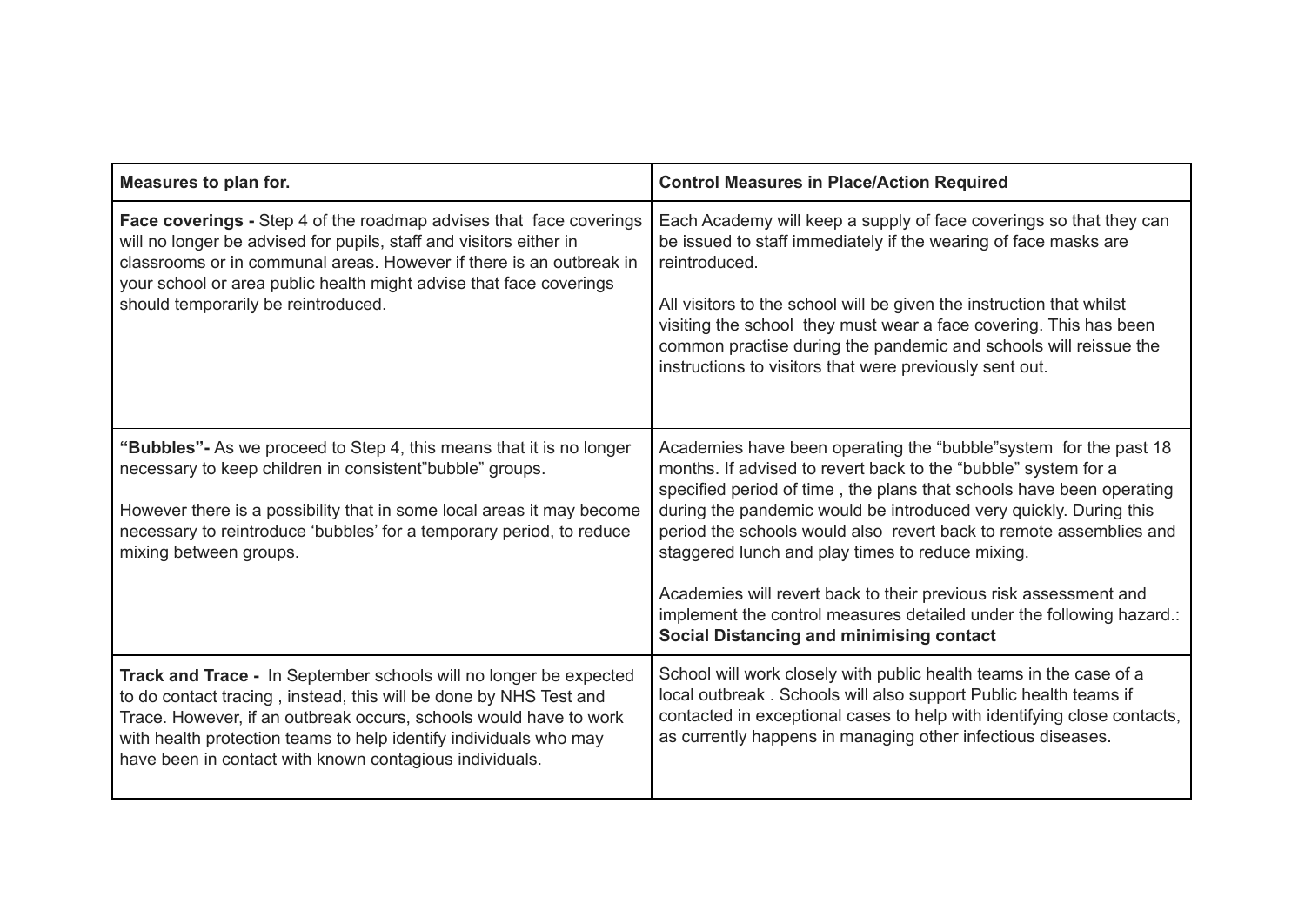| Remote Education - Not all people with COVID have symptoms,           | The schools within WISE Academies have very robust remote             |
|-----------------------------------------------------------------------|-----------------------------------------------------------------------|
| where appropriate we will support those children who need to self     | learning packages in place.                                           |
| isolate because they have tested positive for covid or have been      | Academies will maintain their capacity to deliver high quality remote |
| identified as a close contact to learn from home if they are well     | education during the next academic year, including for pupils who     |
| enough. We will ensure that every pupil "receives the quantity of     | are abroad, and facing challenges to return due to COVID-19 travel    |
| education and care to which they are normally entitled".              | restrictions, for the period they are abroad.                         |
| Shielding - Shielding is currently paused. In the event of a major    | WISE Academies have a clear understanding and knowledge of the        |
| outbreak or VoC that poses a significant risk to individuals on the   | staff within the Trust who would potentially have to shield.          |
| shielded patient list (SPL), ministers can agree to reintroduce       | If instructed by Government and CEV staff are instructed to shield    |
| shielding. Shielding would be considered in addition to other         | provision will be made for those individuals to work from home and    |
| measures to address the residual risk to people on the SPL, once the  | teach the class remotely with support provided by other members of    |
| wider interventions are taken into account.                           | staff in the classroom or supply staff will be used.                  |
| Attendance Restrictions - Attendance restrictions should only ever    | Throughout the pandemic when attendance was restricted WISE           |
| be considered as a last resort. in extreme circumstances and as a     | Academies has provided a provision for vulnerable children and        |
| last resort. High-quality remote education should be provided for all | children of key workers to attend school as normal.                   |
| pupils or students not attending.                                     | If this scenario were to happen again we would refer back to the      |
| In all circumstances, priority should continue to be given to         | procedures that were in place and ensure that the children that were  |
| vulnerable children and young people and children of critical workers | in school and the children that were learning from home still had a   |
| to attend to their normal timetables.                                 | good quality level of teaching and learning. Also see section on      |
| <b>Early years settings</b>                                           | <b>Remote Education</b>                                               |